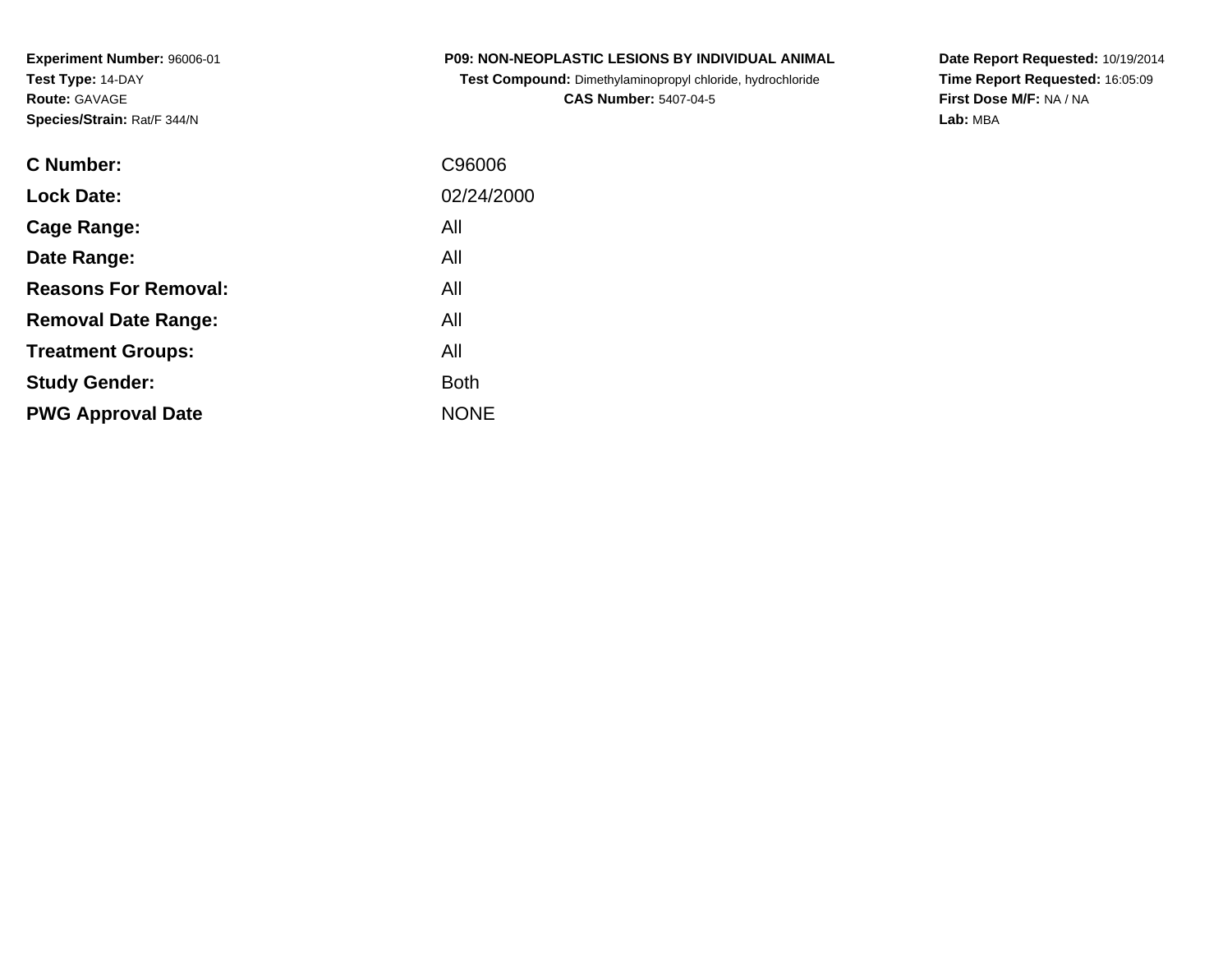| Experiment Number: 96006-01   |                  |                | P09: NON-NEOPLASTIC LESIONS BY INDIVIDUAL ANIMAL           | Date Report Requested: 10/19/2014 |
|-------------------------------|------------------|----------------|------------------------------------------------------------|-----------------------------------|
| Test Type: 14-DAY             |                  |                | Test Compound: Dimethylaminopropyl chloride, hydrochloride | Time Report Requested: 16:05:09   |
| Route: GAVAGE                 |                  |                | <b>CAS Number: 5407-04-5</b>                               | First Dose M/F: NA / NA           |
| Species/Strain: Rat/F 344/N   |                  |                |                                                            | Lab: MBA                          |
|                               | DAY ON TEST      |                |                                                            |                                   |
| F 344/N Rat Male              |                  |                |                                                            |                                   |
| <b>VEHICLE CONTROL</b>        |                  |                |                                                            |                                   |
|                               | <b>ANIMAL ID</b> |                |                                                            |                                   |
|                               |                  | <u>*TOTALS</u> |                                                            |                                   |
| <b>Alimentary System</b>      |                  |                |                                                            |                                   |
| <b>NONE</b>                   |                  |                |                                                            |                                   |
| <b>Cardiovascular System</b>  |                  |                |                                                            |                                   |
| <b>NONE</b>                   |                  |                |                                                            |                                   |
| <b>Endocrine System</b>       |                  |                |                                                            |                                   |
| <b>NONE</b>                   |                  |                |                                                            |                                   |
| <b>General Body System</b>    |                  |                |                                                            |                                   |
| <b>NONE</b>                   |                  |                |                                                            |                                   |
| <b>Genital System</b>         |                  |                |                                                            |                                   |
| <b>NONE</b>                   |                  |                |                                                            |                                   |
| <b>Hematopoietic System</b>   |                  |                |                                                            |                                   |
| <b>NONE</b>                   |                  |                |                                                            |                                   |
| <b>Integumentary System</b>   |                  |                |                                                            |                                   |
| <b>NONE</b>                   |                  |                |                                                            |                                   |
| <b>Musculoskeletal System</b> |                  |                |                                                            |                                   |
| <b>NONE</b>                   |                  |                |                                                            |                                   |
| <b>Nervous System</b>         |                  |                |                                                            |                                   |
| <b>NONE</b>                   |                  |                |                                                            |                                   |
|                               |                  |                |                                                            |                                   |
|                               |                  |                |                                                            |                                   |
|                               |                  |                |                                                            |                                   |

+ ..Tissue examined microscopically

M ..Missing tissue X..Lesion present **A ..Autolysis precludes evaluation** A ..Autolysis precludes evaluation 1) Minimal 3) Moderate I ..Insufficient tissue BLANK ..Not examined microscopically 2) Mild 4) Marked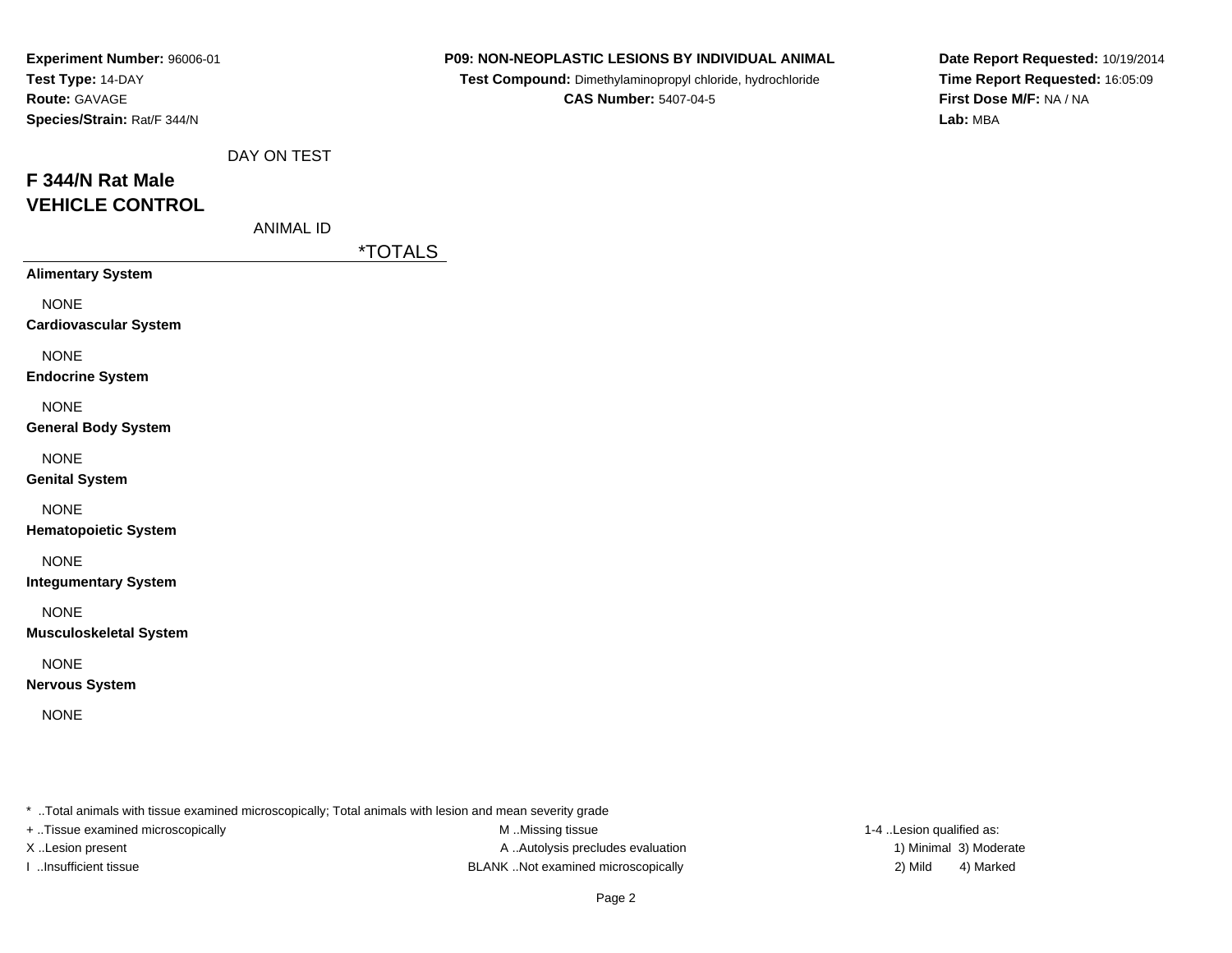| Experiment Number: 96006-01 |
|-----------------------------|
| Test Type: 14-DAY           |
| <b>Route: GAVAGE</b>        |
| Species/Strain: Rat/F 344/N |

**Test Compound:** Dimethylaminopropyl chloride, hydrochloride**CAS Number:** 5407-04-5

**Date Report Requested:** 10/19/2014**Time Report Requested:** 16:05:09**First Dose M/F:** NA / NA**Lab:** MBA

# **F 344/N Rat MaleVEHICLE CONTROL**

ANIMAL ID

DAY ON TEST

\*TOTALS

**Respiratory System**

NONE

**Special Senses System**

NONE

**Urinary System**

NONE

\* ..Total animals with tissue examined microscopically; Total animals with lesion and mean severity grade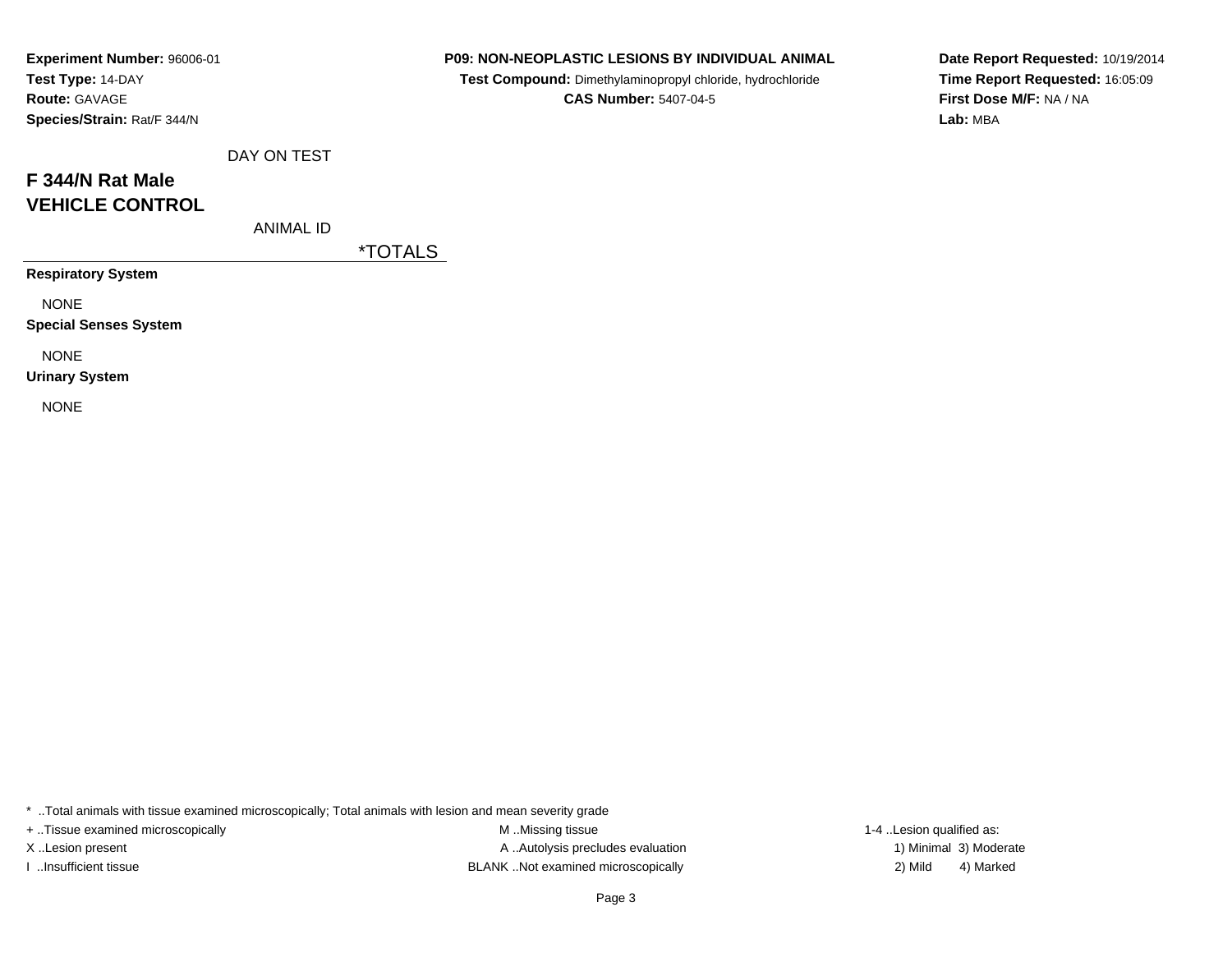| Experiment Number: 96006-01<br>Test Type: 14-DAY<br>Route: GAVAGE<br>Species/Strain: Rat/F 344/N |                  |                       | P09: NON-NEOPLASTIC LESIONS BY INDIVIDUAL ANIMAL<br>Test Compound: Dimethylaminopropyl chloride, hydrochloride<br><b>CAS Number: 5407-04-5</b> | Date Report Requested: 10/19/2014<br>Time Report Requested: 16:05:09<br>First Dose M/F: NA / NA<br>Lab: MBA |  |
|--------------------------------------------------------------------------------------------------|------------------|-----------------------|------------------------------------------------------------------------------------------------------------------------------------------------|-------------------------------------------------------------------------------------------------------------|--|
|                                                                                                  | DAY ON TEST      |                       |                                                                                                                                                |                                                                                                             |  |
| F 344/N Rat Male                                                                                 |                  |                       |                                                                                                                                                |                                                                                                             |  |
| <b>MG/KG</b><br>6.25                                                                             |                  |                       |                                                                                                                                                |                                                                                                             |  |
|                                                                                                  | <b>ANIMAL ID</b> | <i><b>*TOTALS</b></i> |                                                                                                                                                |                                                                                                             |  |
| <b>Alimentary System</b>                                                                         |                  |                       |                                                                                                                                                |                                                                                                             |  |
| <b>NONE</b><br><b>Cardiovascular System</b>                                                      |                  |                       |                                                                                                                                                |                                                                                                             |  |
| <b>NONE</b><br><b>Endocrine System</b>                                                           |                  |                       |                                                                                                                                                |                                                                                                             |  |
| <b>NONE</b><br><b>General Body System</b>                                                        |                  |                       |                                                                                                                                                |                                                                                                             |  |
| <b>NONE</b><br><b>Genital System</b>                                                             |                  |                       |                                                                                                                                                |                                                                                                             |  |
| <b>NONE</b><br><b>Hematopoietic System</b>                                                       |                  |                       |                                                                                                                                                |                                                                                                             |  |
| <b>NONE</b><br><b>Integumentary System</b>                                                       |                  |                       |                                                                                                                                                |                                                                                                             |  |
| <b>NONE</b><br><b>Musculoskeletal System</b>                                                     |                  |                       |                                                                                                                                                |                                                                                                             |  |
| <b>NONE</b><br><b>Nervous System</b>                                                             |                  |                       |                                                                                                                                                |                                                                                                             |  |
| <b>NONE</b>                                                                                      |                  |                       |                                                                                                                                                |                                                                                                             |  |
|                                                                                                  |                  |                       |                                                                                                                                                |                                                                                                             |  |

+ ..Tissue examined microscopically

M ..Missing tissue X..Lesion present **A ..Autolysis precludes evaluation** A ..Autolysis precludes evaluation 1) Minimal 3) Moderate I ..Insufficient tissue BLANK ..Not examined microscopically 2) Mild 4) Marked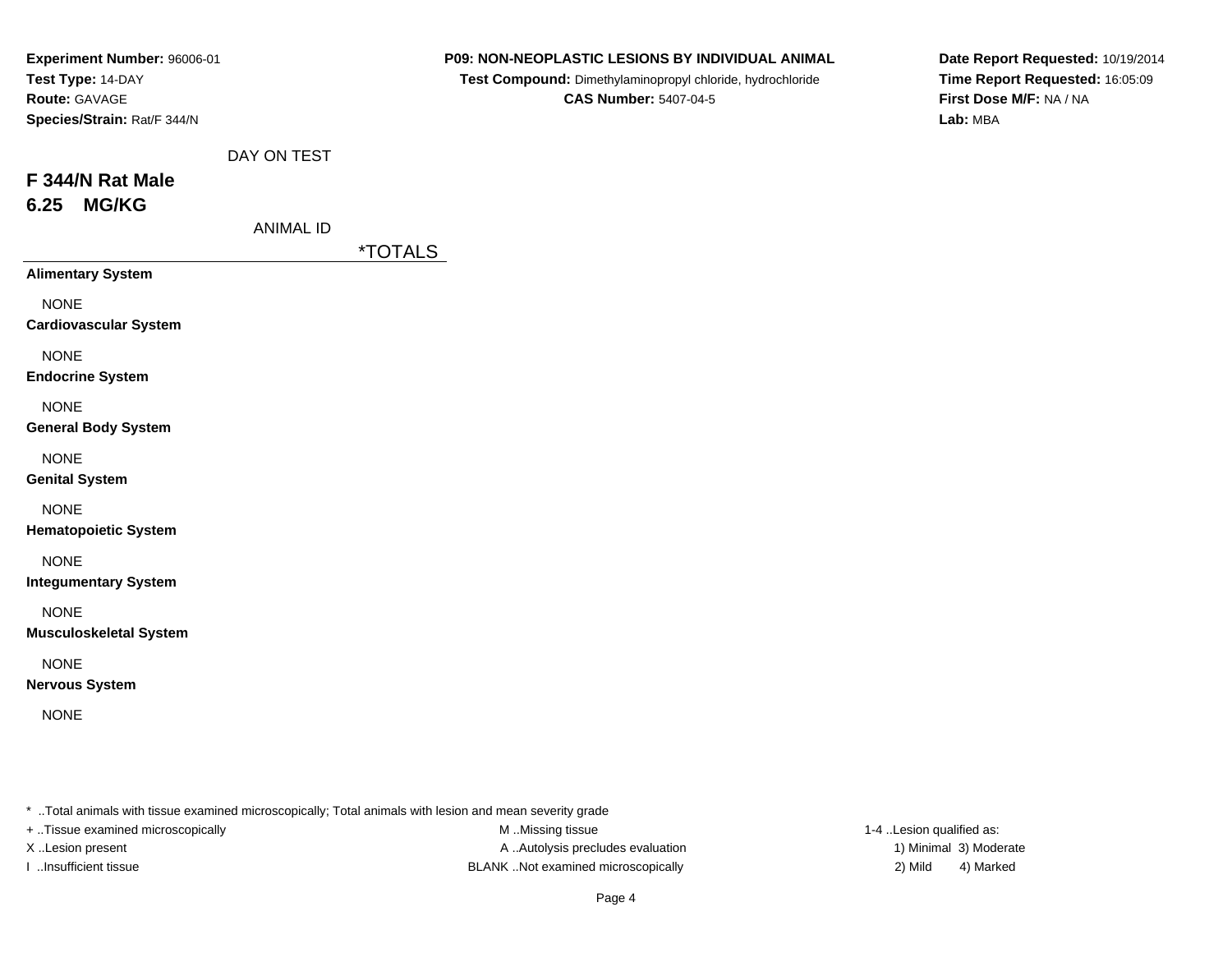| Experiment Number: 96006-01 |
|-----------------------------|
| Test Type: 14-DAY           |
| <b>Route: GAVAGE</b>        |
| Species/Strain: Rat/F 344/N |

**Test Compound:** Dimethylaminopropyl chloride, hydrochloride**CAS Number:** 5407-04-5

**Date Report Requested:** 10/19/2014**Time Report Requested:** 16:05:09**First Dose M/F:** NA / NA**Lab:** MBA

| F 344/N Rat Male |
|------------------|
| 6.25 MG/KG       |

ANIMAL ID

DAY ON TEST

\*TOTALS

**Respiratory System**

NONE

**Special Senses System**

NONE

**Urinary System**

NONE

\* ..Total animals with tissue examined microscopically; Total animals with lesion and mean severity grade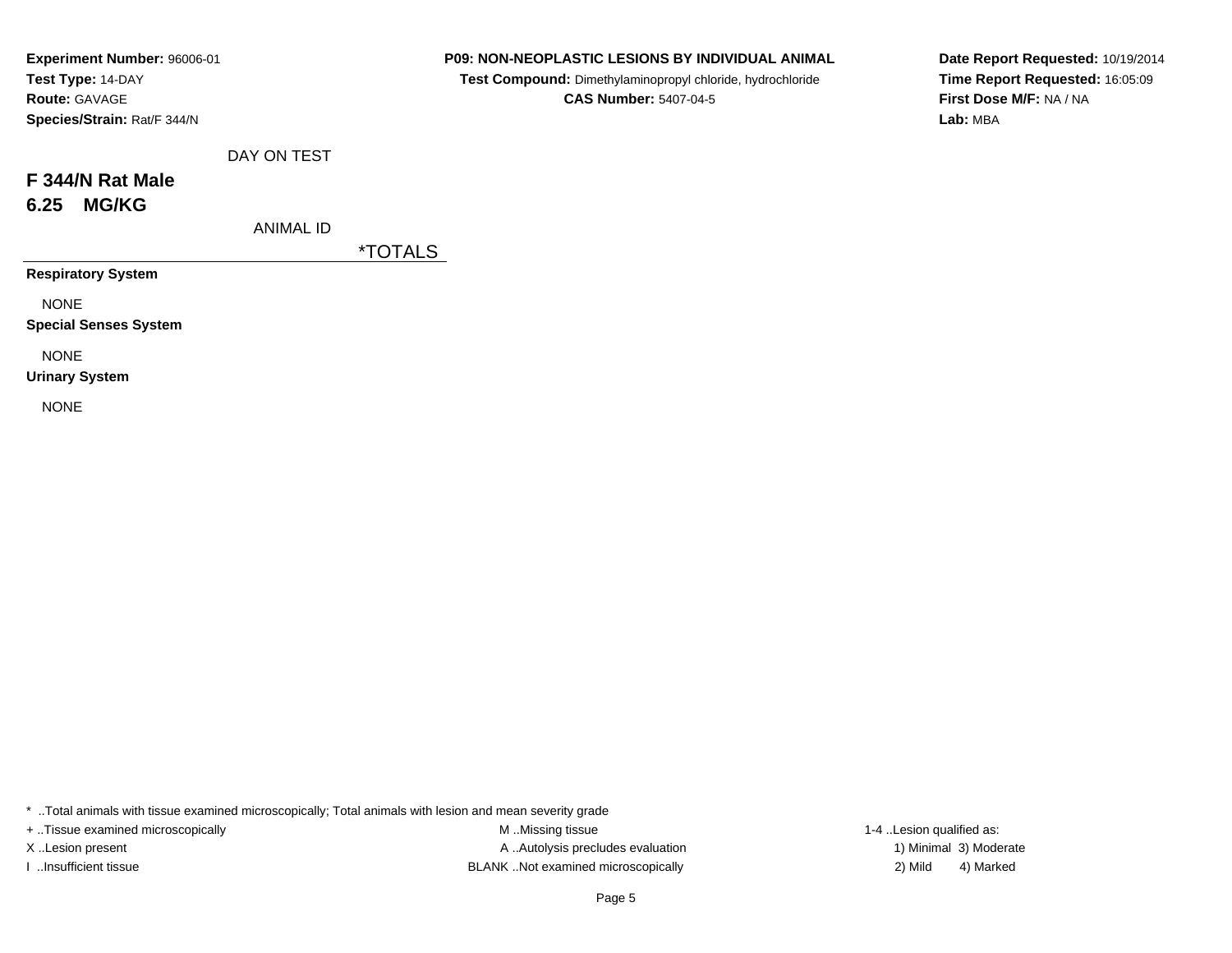| Experiment Number: 96006-01<br>Test Type: 14-DAY<br>Route: GAVAGE<br>Species/Strain: Rat/F 344/N |                  |                       | P09: NON-NEOPLASTIC LESIONS BY INDIVIDUAL ANIMAL<br>Test Compound: Dimethylaminopropyl chloride, hydrochloride<br><b>CAS Number: 5407-04-5</b> | Date Report Requested: 10/19/2014<br>Time Report Requested: 16:05:09<br>First Dose M/F: NA / NA<br>Lab: MBA |
|--------------------------------------------------------------------------------------------------|------------------|-----------------------|------------------------------------------------------------------------------------------------------------------------------------------------|-------------------------------------------------------------------------------------------------------------|
|                                                                                                  | DAY ON TEST      |                       |                                                                                                                                                |                                                                                                             |
| F 344/N Rat Male<br><b>MG/KG</b><br>12.5                                                         |                  |                       |                                                                                                                                                |                                                                                                             |
|                                                                                                  | <b>ANIMAL ID</b> | <i><b>*TOTALS</b></i> |                                                                                                                                                |                                                                                                             |
| <b>Alimentary System</b>                                                                         |                  |                       |                                                                                                                                                |                                                                                                             |
| <b>NONE</b><br><b>Cardiovascular System</b>                                                      |                  |                       |                                                                                                                                                |                                                                                                             |
| <b>NONE</b><br><b>Endocrine System</b>                                                           |                  |                       |                                                                                                                                                |                                                                                                             |
| <b>NONE</b><br><b>General Body System</b>                                                        |                  |                       |                                                                                                                                                |                                                                                                             |
| <b>NONE</b><br><b>Genital System</b>                                                             |                  |                       |                                                                                                                                                |                                                                                                             |
| <b>NONE</b><br><b>Hematopoietic System</b>                                                       |                  |                       |                                                                                                                                                |                                                                                                             |
| <b>NONE</b><br><b>Integumentary System</b>                                                       |                  |                       |                                                                                                                                                |                                                                                                             |
| <b>NONE</b><br><b>Musculoskeletal System</b>                                                     |                  |                       |                                                                                                                                                |                                                                                                             |
| <b>NONE</b><br><b>Nervous System</b>                                                             |                  |                       |                                                                                                                                                |                                                                                                             |
| <b>NONE</b>                                                                                      |                  |                       |                                                                                                                                                |                                                                                                             |
|                                                                                                  |                  |                       |                                                                                                                                                |                                                                                                             |

+ ..Tissue examined microscopically

M ..Missing tissue X..Lesion present **A ..Autolysis precludes evaluation** A ..Autolysis precludes evaluation 1) Minimal 3) Moderate I ..Insufficient tissue BLANK ..Not examined microscopically 2) Mild 4) Marked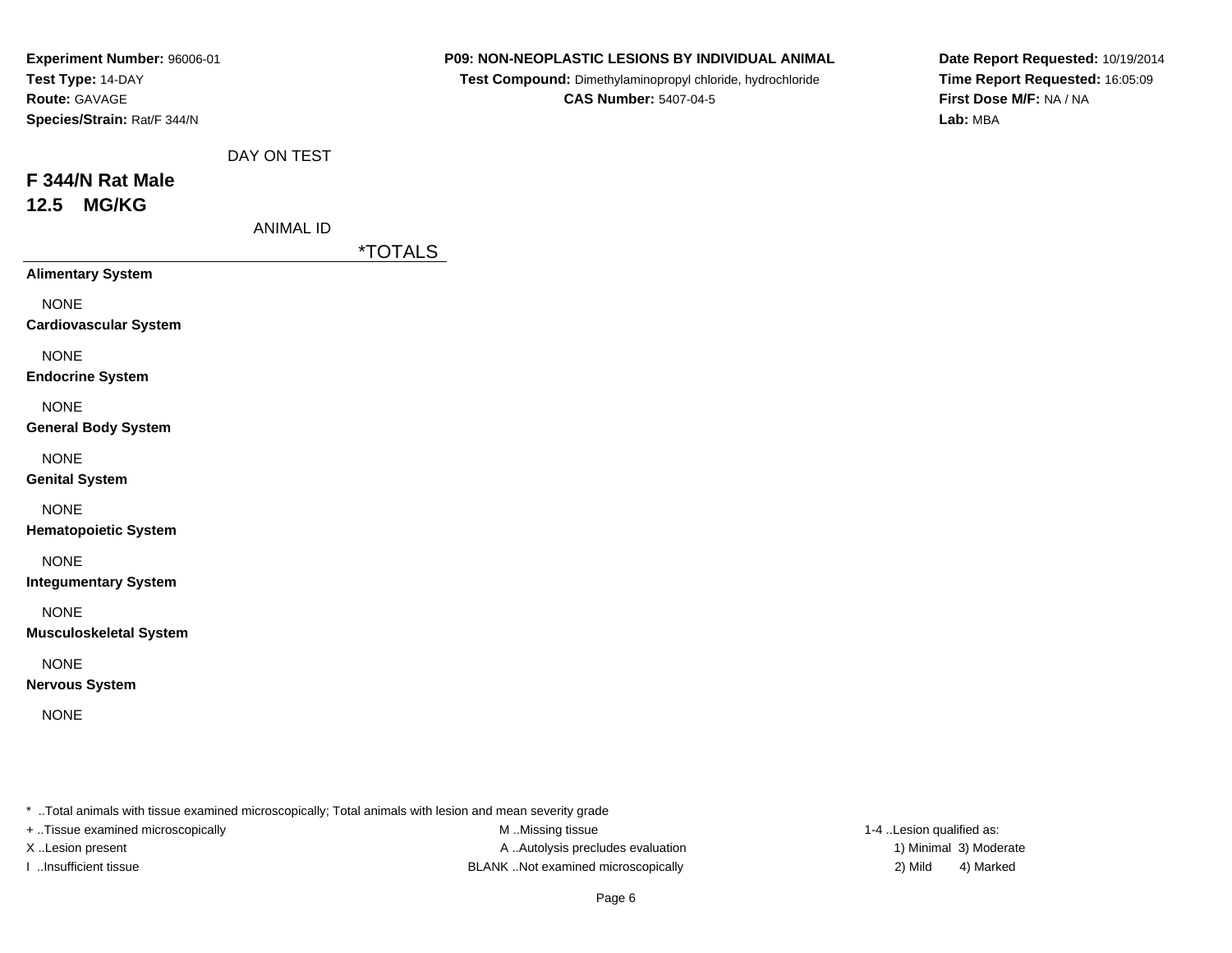| Experiment Number: 96006-01 |  |  |  |  |  |
|-----------------------------|--|--|--|--|--|
| Test Type: 14-DAY           |  |  |  |  |  |
| <b>Route: GAVAGE</b>        |  |  |  |  |  |
| Species/Strain: Rat/F 344/N |  |  |  |  |  |

**Test Compound:** Dimethylaminopropyl chloride, hydrochloride**CAS Number:** 5407-04-5

**Date Report Requested:** 10/19/2014**Time Report Requested:** 16:05:09**First Dose M/F:** NA / NA**Lab:** MBA

| F 344/N Rat Male |              |  |
|------------------|--------------|--|
| 12.5             | <b>MG/KG</b> |  |

ANIMAL ID

DAY ON TEST

\*TOTALS

**Respiratory System**

NONE

**Special Senses System**

NONE

**Urinary System**

NONE

\* ..Total animals with tissue examined microscopically; Total animals with lesion and mean severity grade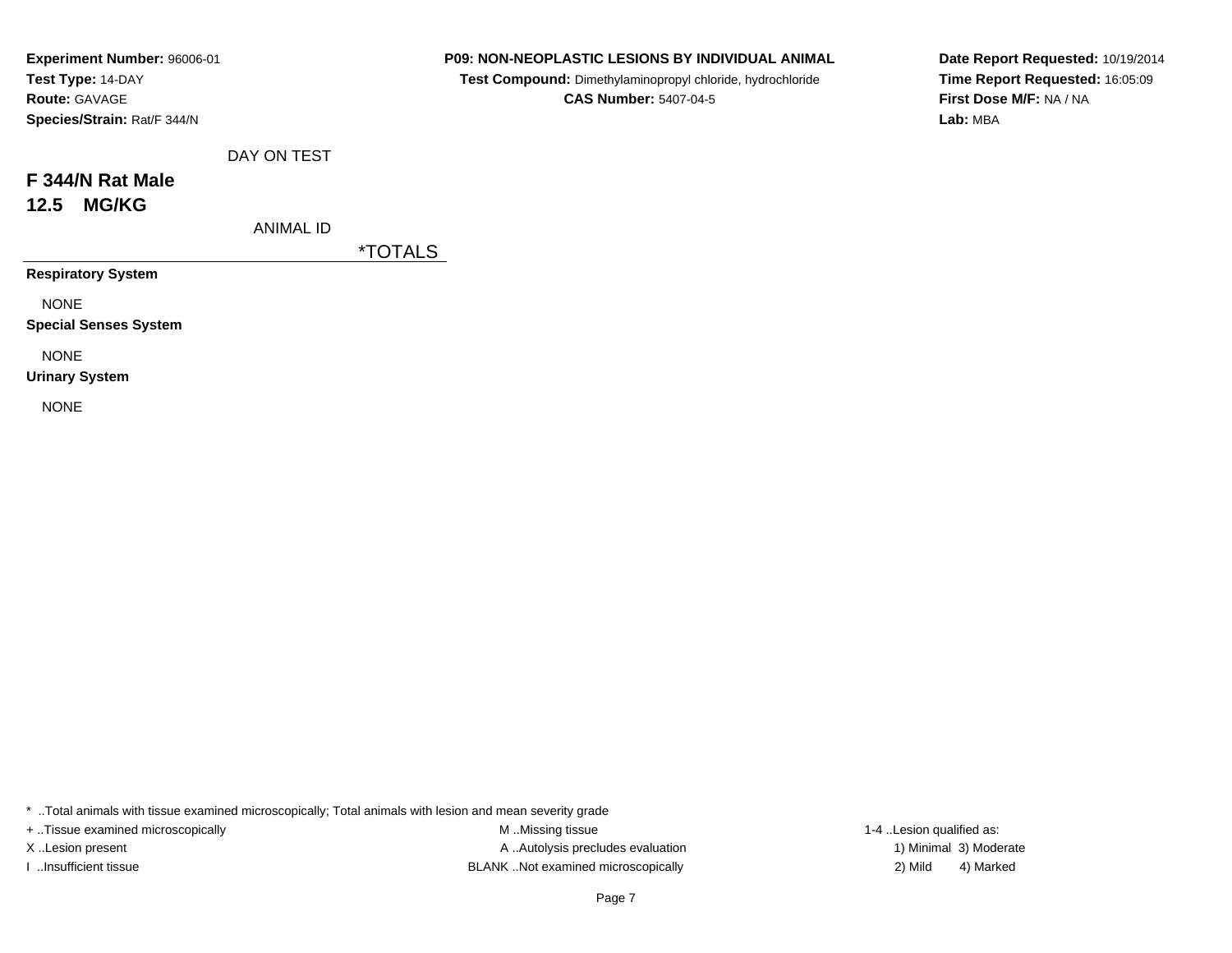| Experiment Number: 96006-01<br>Test Type: 14-DAY<br>Route: GAVAGE<br>Species/Strain: Rat/F 344/N |                                 |                       | P09: NON-NEOPLASTIC LESIONS BY INDIVIDUAL ANIMAL<br>Test Compound: Dimethylaminopropyl chloride, hydrochloride<br><b>CAS Number: 5407-04-5</b> | Date Report Requested: 10/19/2014<br>Time Report Requested: 16:05:09<br>First Dose M/F: NA / NA<br>Lab: MBA |
|--------------------------------------------------------------------------------------------------|---------------------------------|-----------------------|------------------------------------------------------------------------------------------------------------------------------------------------|-------------------------------------------------------------------------------------------------------------|
| F 344/N Rat Male<br>25 MG/KG                                                                     | DAY ON TEST<br><b>ANIMAL ID</b> |                       |                                                                                                                                                |                                                                                                             |
|                                                                                                  |                                 | <i><b>*TOTALS</b></i> |                                                                                                                                                |                                                                                                             |
| <b>Alimentary System</b>                                                                         |                                 |                       |                                                                                                                                                |                                                                                                             |
| <b>NONE</b><br><b>Cardiovascular System</b>                                                      |                                 |                       |                                                                                                                                                |                                                                                                             |
| <b>NONE</b><br><b>Endocrine System</b>                                                           |                                 |                       |                                                                                                                                                |                                                                                                             |
| <b>NONE</b><br><b>General Body System</b>                                                        |                                 |                       |                                                                                                                                                |                                                                                                             |
| <b>NONE</b><br><b>Genital System</b>                                                             |                                 |                       |                                                                                                                                                |                                                                                                             |
| <b>NONE</b><br><b>Hematopoietic System</b>                                                       |                                 |                       |                                                                                                                                                |                                                                                                             |
| <b>NONE</b><br><b>Integumentary System</b>                                                       |                                 |                       |                                                                                                                                                |                                                                                                             |
| <b>NONE</b><br><b>Musculoskeletal System</b>                                                     |                                 |                       |                                                                                                                                                |                                                                                                             |
| <b>NONE</b><br><b>Nervous System</b>                                                             |                                 |                       |                                                                                                                                                |                                                                                                             |
| <b>NONE</b>                                                                                      |                                 |                       |                                                                                                                                                |                                                                                                             |
|                                                                                                  |                                 |                       |                                                                                                                                                |                                                                                                             |

+ ..Tissue examined microscopically

M ..Missing tissue X..Lesion present **A ..Autolysis precludes evaluation** A ..Autolysis precludes evaluation 1) Minimal 3) Moderate I ..Insufficient tissue BLANK ..Not examined microscopically 2) Mild 4) Marked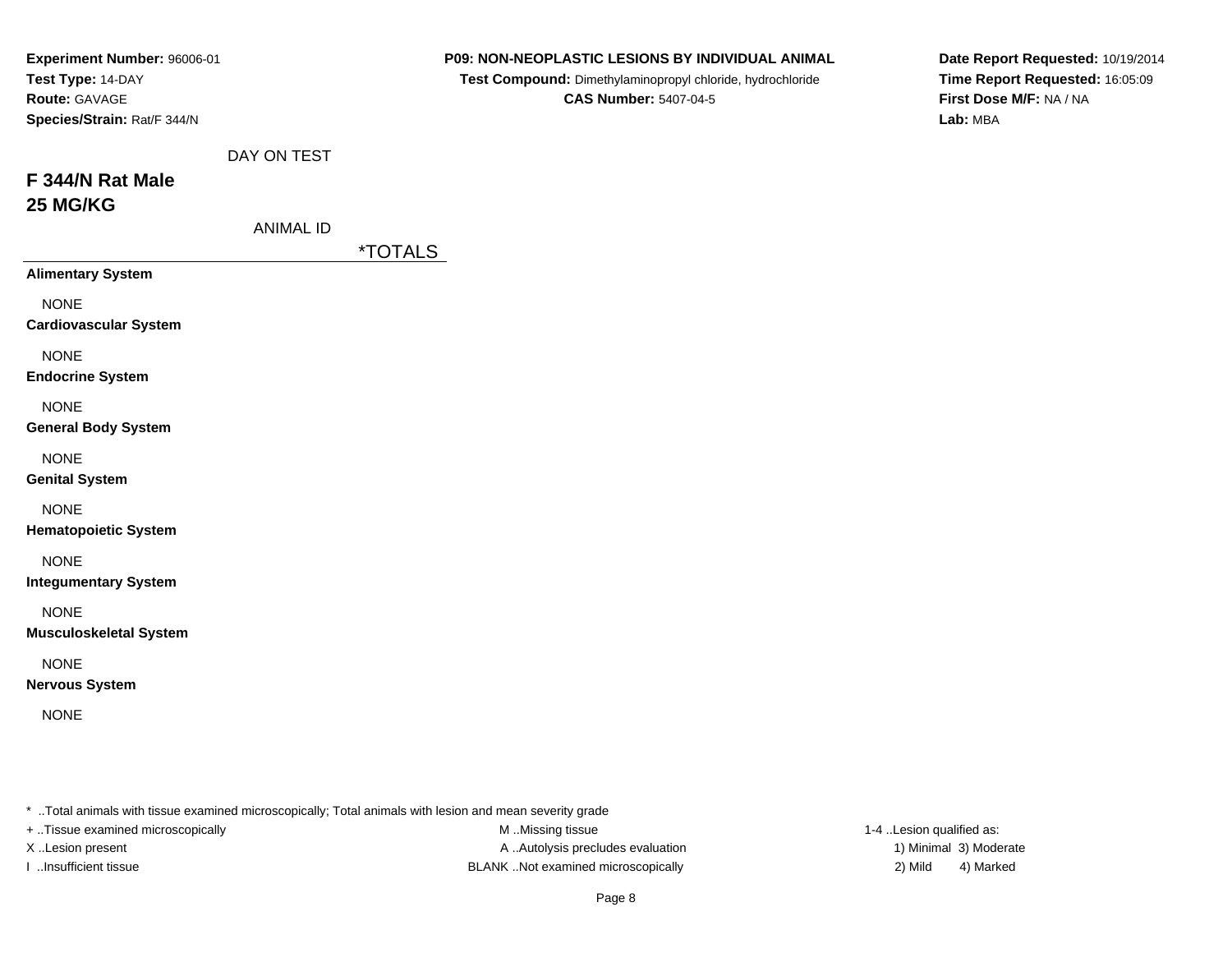| Experiment Number: 96006-01<br>Test Type: 14-DAY |                  |                       | <b>P09: NON-NEOPLASTIC LESIONS BY INDIVIDUAL ANIMAL</b><br>Test Compound: Dimethylaminopropyl chloride, hydrochloride |
|--------------------------------------------------|------------------|-----------------------|-----------------------------------------------------------------------------------------------------------------------|
| <b>Route: GAVAGE</b>                             |                  |                       | <b>CAS Number: 5407-04-5</b>                                                                                          |
| Species/Strain: Rat/F 344/N                      |                  |                       |                                                                                                                       |
|                                                  | DAY ON TEST      |                       |                                                                                                                       |
| F 344/N Rat Male                                 |                  |                       |                                                                                                                       |
| <b>25 MG/KG</b>                                  |                  |                       |                                                                                                                       |
|                                                  | <b>ANIMAL ID</b> |                       |                                                                                                                       |
|                                                  |                  | <i><b>*TOTALS</b></i> |                                                                                                                       |
| <b>Respiratory System</b>                        |                  |                       |                                                                                                                       |
| <b>NONE</b>                                      |                  |                       |                                                                                                                       |
| <b>Special Senses System</b>                     |                  |                       |                                                                                                                       |
| <b>NONE</b>                                      |                  |                       |                                                                                                                       |
| <b>Urinary System</b>                            |                  |                       |                                                                                                                       |
| <b>NONE</b>                                      |                  |                       |                                                                                                                       |
|                                                  |                  |                       |                                                                                                                       |
|                                                  |                  |                       |                                                                                                                       |

**Date Report Requested:** 10/19/2014**Time Report Requested:** 16:05:09**First Dose M/F:** NA / NA**Lab:** MBA

| . Total animals with tissue examined microscopically; Total animals with lesion and mean severity grade |  |
|---------------------------------------------------------------------------------------------------------|--|
|---------------------------------------------------------------------------------------------------------|--|

+ ..Tissue examined microscopically **M** ..Missing tissue

X..Lesion present **A ..Autolysis precludes evaluation** A ..Autolysis precludes evaluation 1) Minimal 3) Moderate I ..Insufficient tissue 2) Mild ...Insufficient tissue 2) Mild

1-4 ..Lesion qualified as: 4) Marked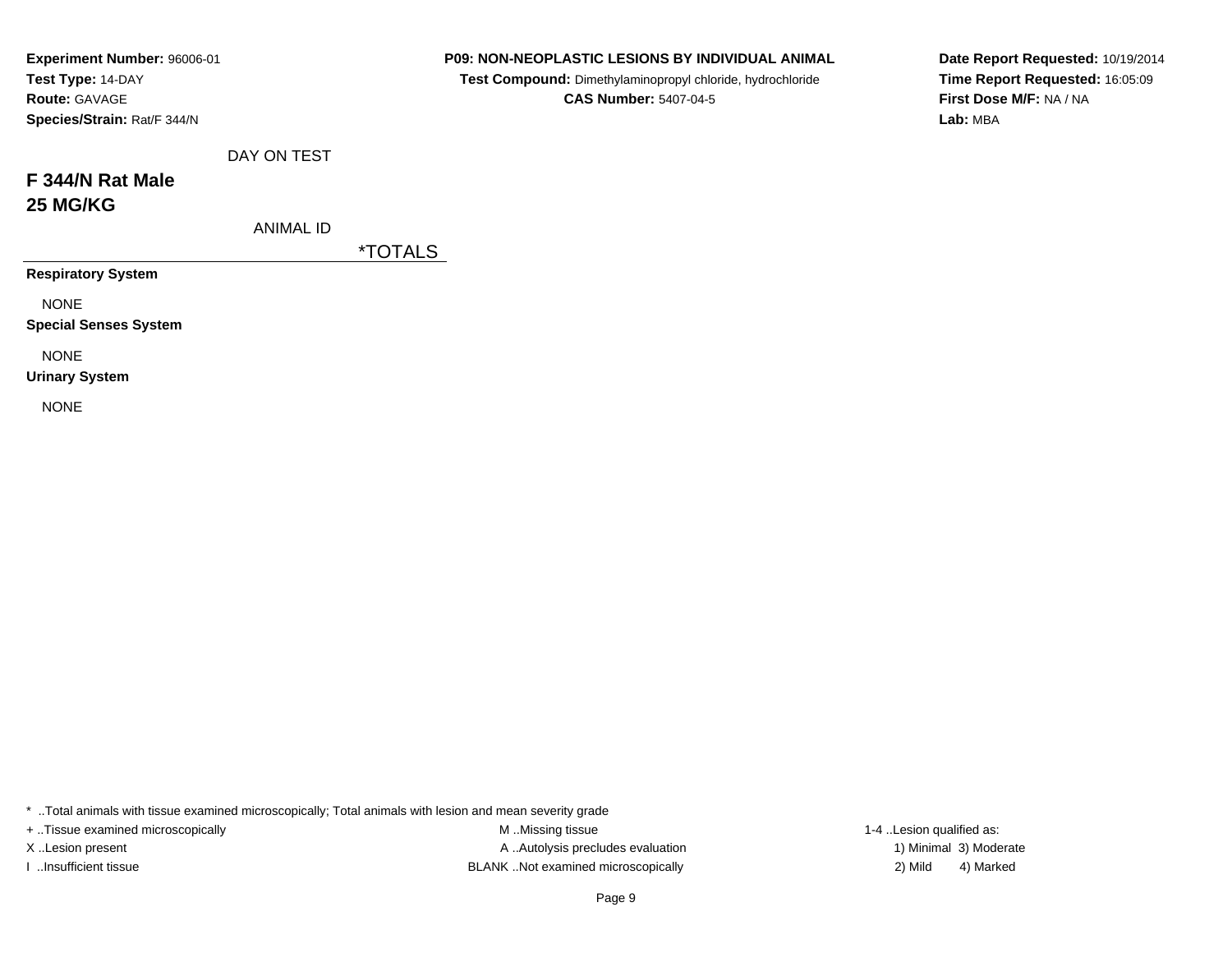| Experiment Number: 96006-01<br>Test Type: 14-DAY<br>Route: GAVAGE<br>Species/Strain: Rat/F 344/N |                                 |                       | P09: NON-NEOPLASTIC LESIONS BY INDIVIDUAL ANIMAL<br>Test Compound: Dimethylaminopropyl chloride, hydrochloride<br><b>CAS Number: 5407-04-5</b> | Date Report Requested: 10/19/2014<br>Time Report Requested: 16:05:09<br>First Dose M/F: NA / NA<br>Lab: MBA |
|--------------------------------------------------------------------------------------------------|---------------------------------|-----------------------|------------------------------------------------------------------------------------------------------------------------------------------------|-------------------------------------------------------------------------------------------------------------|
| F 344/N Rat Male<br><b>50 MG/KG</b>                                                              | DAY ON TEST<br><b>ANIMAL ID</b> |                       |                                                                                                                                                |                                                                                                             |
| <b>Alimentary System</b>                                                                         |                                 | <i><b>*TOTALS</b></i> |                                                                                                                                                |                                                                                                             |
| <b>NONE</b><br><b>Cardiovascular System</b>                                                      |                                 |                       |                                                                                                                                                |                                                                                                             |
| <b>NONE</b><br><b>Endocrine System</b>                                                           |                                 |                       |                                                                                                                                                |                                                                                                             |
| <b>NONE</b><br><b>General Body System</b>                                                        |                                 |                       |                                                                                                                                                |                                                                                                             |
| <b>NONE</b><br><b>Genital System</b>                                                             |                                 |                       |                                                                                                                                                |                                                                                                             |
| <b>NONE</b><br><b>Hematopoietic System</b>                                                       |                                 |                       |                                                                                                                                                |                                                                                                             |
| <b>NONE</b><br><b>Integumentary System</b>                                                       |                                 |                       |                                                                                                                                                |                                                                                                             |
| <b>NONE</b><br><b>Musculoskeletal System</b>                                                     |                                 |                       |                                                                                                                                                |                                                                                                             |
| <b>NONE</b><br><b>Nervous System</b>                                                             |                                 |                       |                                                                                                                                                |                                                                                                             |
| <b>NONE</b>                                                                                      |                                 |                       |                                                                                                                                                |                                                                                                             |
|                                                                                                  |                                 |                       |                                                                                                                                                |                                                                                                             |

+ ..Tissue examined microscopically

M ..Missing tissue X..Lesion present **A ..Autolysis precludes evaluation** A ..Autolysis precludes evaluation 1) Minimal 3) Moderate I ..Insufficient tissue BLANK ..Not examined microscopically 2) Mild 4) Marked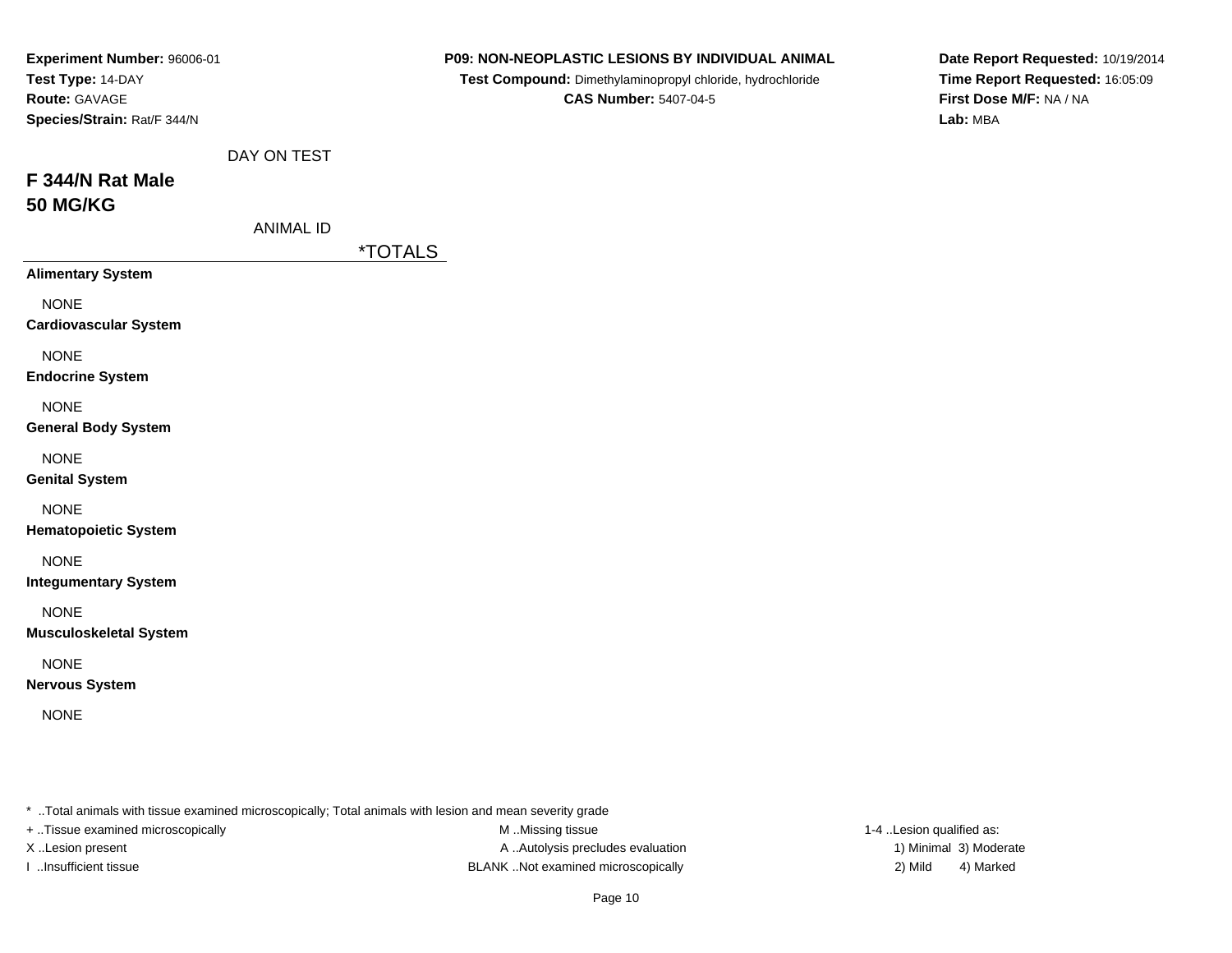| Experiment Number: 96006-01<br>Test Type: 14-DAY<br><b>Route: GAVAGE</b><br>Species/Strain: Rat/F 344/N |                  |                       | P09: NON-NEOPLASTIC LESIONS BY INDIVIDUAL ANIMAL<br>Test Compound: Dimethylaminopropyl chloride, hydrochloride<br><b>CAS Number: 5407-04-5</b> | Lab: MBA | Date Report Requested: 10/19/2014<br>Time Report Requested: 16:05:09<br>First Dose M/F: NA / NA |
|---------------------------------------------------------------------------------------------------------|------------------|-----------------------|------------------------------------------------------------------------------------------------------------------------------------------------|----------|-------------------------------------------------------------------------------------------------|
|                                                                                                         | DAY ON TEST      |                       |                                                                                                                                                |          |                                                                                                 |
| F 344/N Rat Male<br><b>50 MG/KG</b>                                                                     |                  |                       |                                                                                                                                                |          |                                                                                                 |
|                                                                                                         | <b>ANIMAL ID</b> | <i><b>*TOTALS</b></i> |                                                                                                                                                |          |                                                                                                 |
| <b>Respiratory System</b>                                                                               |                  |                       |                                                                                                                                                |          |                                                                                                 |
| <b>NONE</b><br><b>Special Senses System</b>                                                             |                  |                       |                                                                                                                                                |          |                                                                                                 |
| <b>NONE</b><br><b>Urinary System</b>                                                                    |                  |                       |                                                                                                                                                |          |                                                                                                 |
| <b>NONE</b>                                                                                             |                  |                       |                                                                                                                                                |          |                                                                                                 |

+ ..Tissue examined microscopically

M ..Missing tissue X..Lesion present **A ..Autolysis precludes evaluation** A ..Autolysis precludes evaluation 1) Minimal 3) Moderate I ..Insufficient tissue BLANK ..Not examined microscopically 2) Mild 4) Marked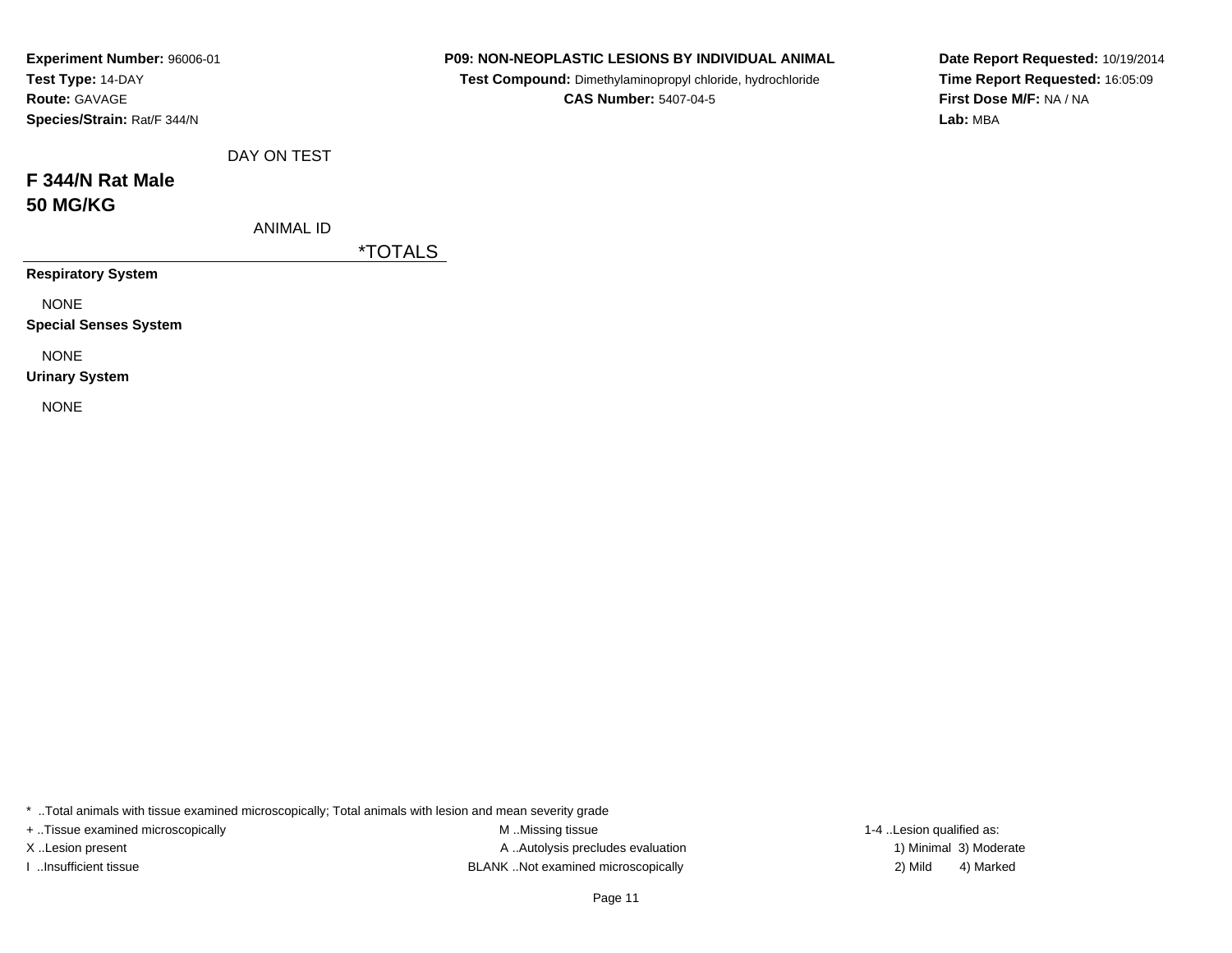### **P09: NON-NEOPLASTIC LESIONS BY INDIVIDUAL ANIMAL**

**Test Compound:** Dimethylaminopropyl chloride, hydrochloride

**CAS Number:** 5407-04-5

**Date Report Requested:** 10/19/2014**Time Report Requested:** 16:05:09**First Dose M/F:** NA / NA**Lab:** MBA

| F 344/N Rat Male<br><b>MG/KG</b><br>100 | DAY ON TEST      | 0<br>1<br>7                        | 0<br>0<br>7                   | 0<br>0<br>1<br>7      | 0<br>0<br>7           | 0<br>0<br>7                  |             |
|-----------------------------------------|------------------|------------------------------------|-------------------------------|-----------------------|-----------------------|------------------------------|-------------|
|                                         | <b>ANIMAL ID</b> | 0<br>0<br>0<br>$\overline{2}$<br>6 | 0<br>0<br>0<br>$\overline{2}$ | 0<br>0<br>0<br>2<br>8 | 0<br>0<br>0<br>2<br>9 | 0<br>0<br>0<br>3<br>$\Omega$ | TAI S<br>∗⊤ |
| <b>Alimentary System</b>                |                  |                                    |                               |                       |                       |                              |             |

NONE

**Cardiovascular System**

NONE

**Endocrine System**

NONE

**General Body System**

NONE

**Genital System**

NONE

**Hematopoietic System**

NONE

**Integumentary System**

NONE

**Musculoskeletal System**

NONE

**Nervous System**

NONE

\* ..Total animals with tissue examined microscopically; Total animals with lesion and mean severity grade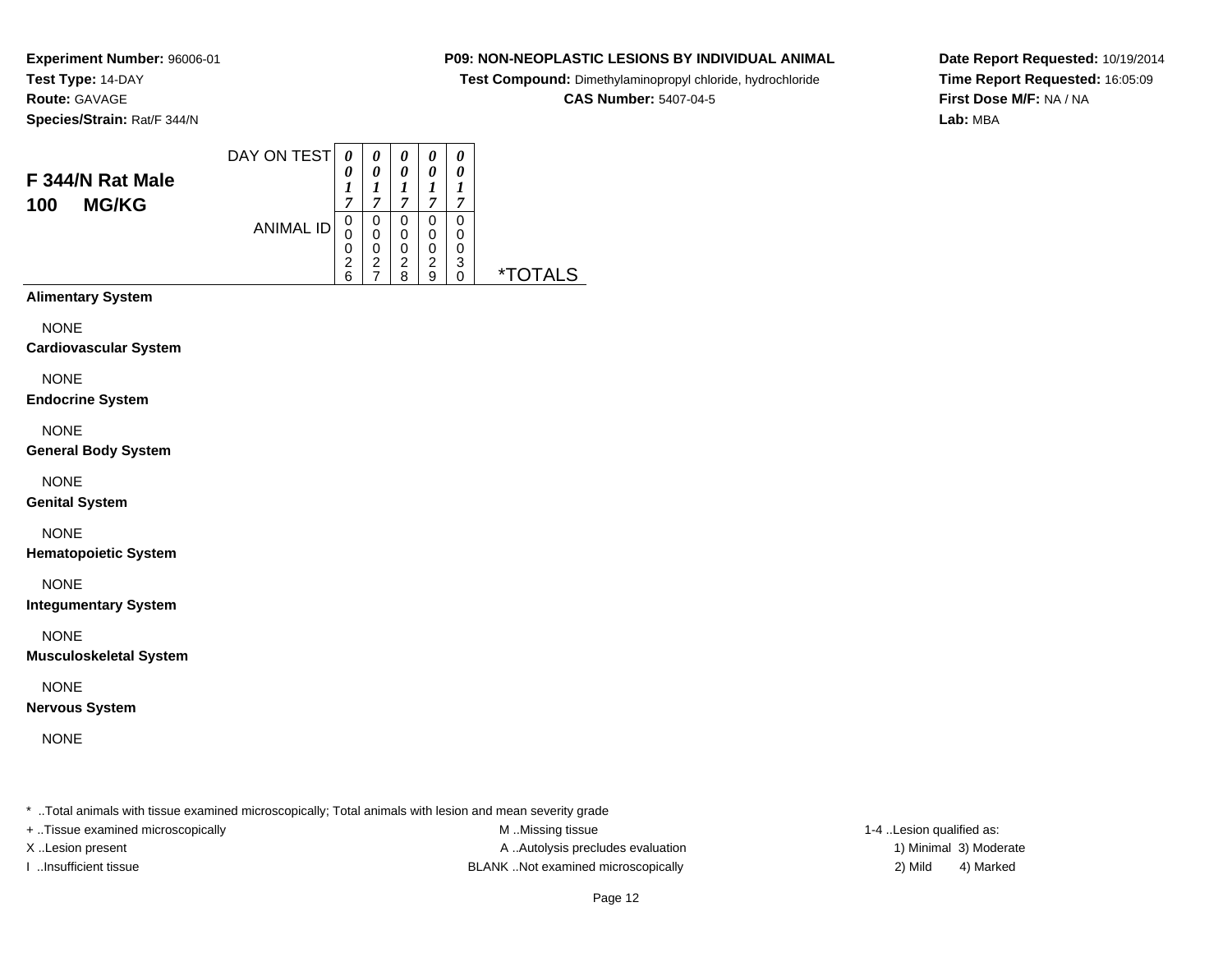### **P09: NON-NEOPLASTIC LESIONS BY INDIVIDUAL ANIMAL**

**Test Compound:** Dimethylaminopropyl chloride, hydrochloride

**CAS Number:** 5407-04-5

**Date Report Requested:** 10/19/2014**Time Report Requested:** 16:05:09**First Dose M/F:** NA / NA**Lab:** MBA

| F 344/N Rat Male<br><b>MG/KG</b><br>100  | DAY ON TEST      | 0<br>0<br>1<br>7                   | 0<br>0<br>1<br>7                   | 0<br>0<br>1<br>7                   | 0<br>0<br>1<br>7                   | 0<br>0<br>7           |                       |
|------------------------------------------|------------------|------------------------------------|------------------------------------|------------------------------------|------------------------------------|-----------------------|-----------------------|
|                                          | <b>ANIMAL ID</b> | 0<br>0<br>0<br>$\overline{c}$<br>6 | 0<br>0<br>0<br>$\overline{c}$<br>7 | 0<br>0<br>0<br>$\overline{c}$<br>8 | 0<br>0<br>0<br>$\overline{2}$<br>9 | 0<br>0<br>0<br>3<br>0 | <i><b>*TOTALS</b></i> |
| <b>Respiratory System</b><br><b>NONE</b> |                  |                                    |                                    |                                    |                                    |                       |                       |
| <b>Special Senses System</b>             |                  |                                    |                                    |                                    |                                    |                       |                       |
| <b>NONE</b><br><b>Urinary System</b>     |                  |                                    |                                    |                                    |                                    |                       |                       |

Urinary Bladder $\mathsf{r}$  + 1 Muscularis, Inflammation, Chronic Active,**Diffuse** 

1<sup>1</sup> 1.0

\*\*\*END OF MALE DATA\*\*\*

\* ..Total animals with tissue examined microscopically; Total animals with lesion and mean severity grade

+ ..Tissue examined microscopically examined microscopically examined as:  $M$  ..Missing tissue 1-4 ..Lesion qualified as:

X..Lesion present **A ..Autolysis precludes evaluation** A ..Autolysis precludes evaluation 1) Minimal 3) Moderate I ..Insufficient tissue BLANK ..Not examined microscopically 2) Mild 4) Marked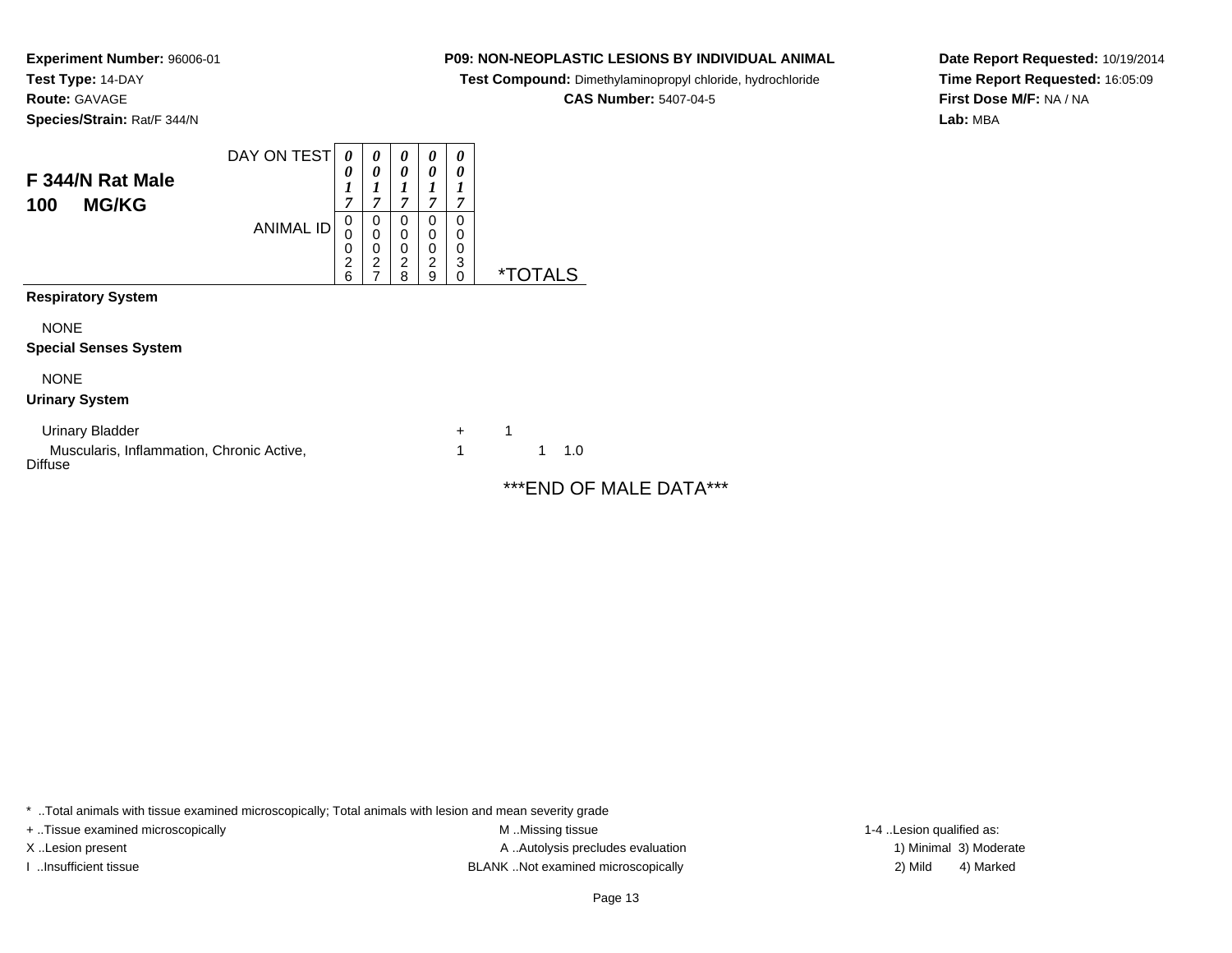| Experiment Number: 96006-01                  |                  |                       | P09: NON-NEOPLASTIC LESIONS BY INDIVIDUAL ANIMAL                                           | Date Report Requested: 10/19/2014                          |
|----------------------------------------------|------------------|-----------------------|--------------------------------------------------------------------------------------------|------------------------------------------------------------|
| Test Type: 14-DAY<br>Route: GAVAGE           |                  |                       | Test Compound: Dimethylaminopropyl chloride, hydrochloride<br><b>CAS Number: 5407-04-5</b> | Time Report Requested: 16:05:09<br>First Dose M/F: NA / NA |
| Species/Strain: Rat/F 344/N                  |                  |                       |                                                                                            | Lab: MBA                                                   |
|                                              |                  |                       |                                                                                            |                                                            |
|                                              | DAY ON TEST      |                       |                                                                                            |                                                            |
| F 344/N Rat Female                           |                  |                       |                                                                                            |                                                            |
| <b>VEHICLE CONTROL</b>                       |                  |                       |                                                                                            |                                                            |
|                                              | <b>ANIMAL ID</b> |                       |                                                                                            |                                                            |
|                                              |                  | <i><b>*TOTALS</b></i> |                                                                                            |                                                            |
| <b>Alimentary System</b>                     |                  |                       |                                                                                            |                                                            |
| <b>NONE</b>                                  |                  |                       |                                                                                            |                                                            |
| <b>Cardiovascular System</b>                 |                  |                       |                                                                                            |                                                            |
| <b>NONE</b>                                  |                  |                       |                                                                                            |                                                            |
| <b>Endocrine System</b>                      |                  |                       |                                                                                            |                                                            |
| <b>NONE</b>                                  |                  |                       |                                                                                            |                                                            |
| <b>General Body System</b>                   |                  |                       |                                                                                            |                                                            |
| <b>NONE</b>                                  |                  |                       |                                                                                            |                                                            |
| <b>Genital System</b>                        |                  |                       |                                                                                            |                                                            |
| <b>NONE</b>                                  |                  |                       |                                                                                            |                                                            |
| <b>Hematopoietic System</b>                  |                  |                       |                                                                                            |                                                            |
| <b>NONE</b>                                  |                  |                       |                                                                                            |                                                            |
| <b>Integumentary System</b>                  |                  |                       |                                                                                            |                                                            |
|                                              |                  |                       |                                                                                            |                                                            |
| <b>NONE</b><br><b>Musculoskeletal System</b> |                  |                       |                                                                                            |                                                            |
|                                              |                  |                       |                                                                                            |                                                            |
| <b>NONE</b>                                  |                  |                       |                                                                                            |                                                            |
| <b>Nervous System</b>                        |                  |                       |                                                                                            |                                                            |
| <b>NONE</b>                                  |                  |                       |                                                                                            |                                                            |
|                                              |                  |                       |                                                                                            |                                                            |
|                                              |                  |                       |                                                                                            |                                                            |

+ ..Tissue examined microscopically

M ..Missing tissue X..Lesion present **A ..Autolysis precludes evaluation** A ..Autolysis precludes evaluation 1) Minimal 3) Moderate I ..Insufficient tissue BLANK ..Not examined microscopically 2) Mild 4) Marked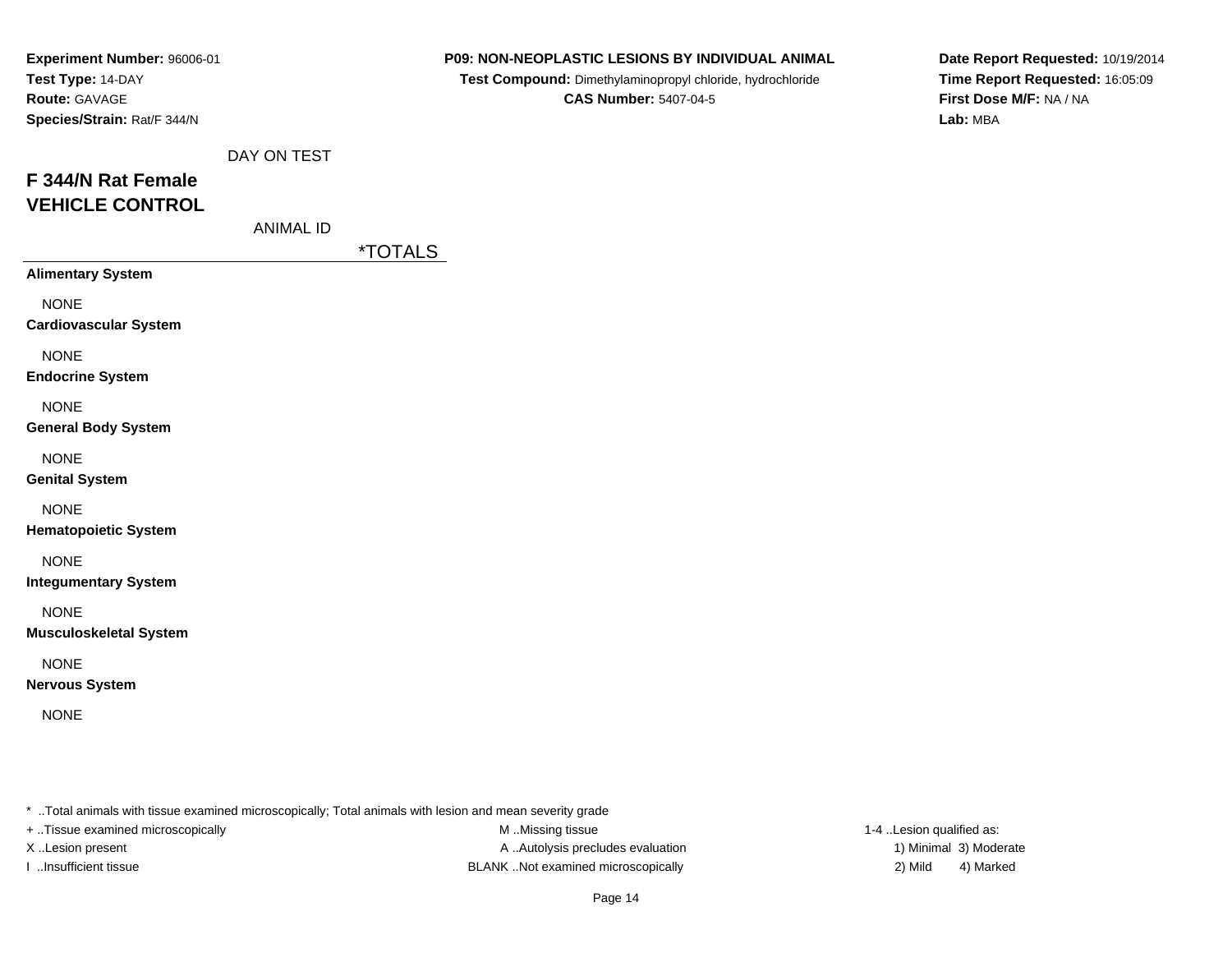| Experiment Number: 96006-01 |
|-----------------------------|
| Test Type: 14-DAY           |
| <b>Route: GAVAGE</b>        |
| Species/Strain: Rat/F 344/N |

**Test Compound:** Dimethylaminopropyl chloride, hydrochloride**CAS Number:** 5407-04-5

**Date Report Requested:** 10/19/2014**Time Report Requested:** 16:05:09**First Dose M/F:** NA / NA**Lab:** MBA

| $B = 1$ $B = 1$ |  |
|-----------------|--|

# **F 344/N Rat FemaleVEHICLE CONTROL**

ANIMAL ID

DAY ON TEST

\*TOTALS

**Respiratory System**

NONE

**Special Senses System**

NONE

**Urinary System**

NONE

\* ..Total animals with tissue examined microscopically; Total animals with lesion and mean severity grade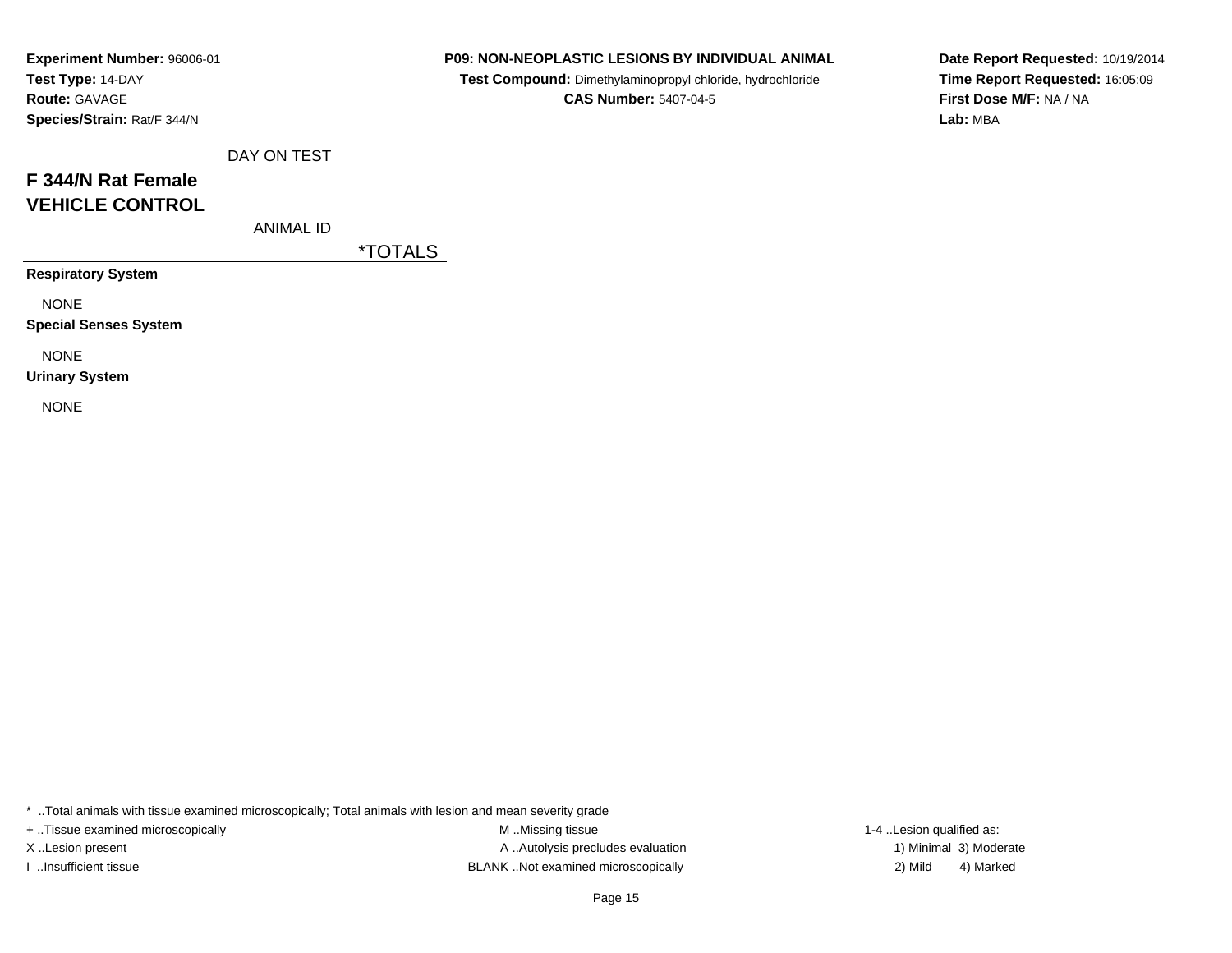| Experiment Number: 96006-01                  |                  | P09: NON-NEOPLASTIC LESIONS BY INDIVIDUAL ANIMAL           | Date Report Requested: 10/19/2014   |
|----------------------------------------------|------------------|------------------------------------------------------------|-------------------------------------|
| Test Type: 14-DAY                            |                  | Test Compound: Dimethylaminopropyl chloride, hydrochloride | Time Report Requested: 16:05:09     |
| Route: GAVAGE<br>Species/Strain: Rat/F 344/N |                  | <b>CAS Number: 5407-04-5</b>                               | First Dose M/F: NA / NA<br>Lab: MBA |
|                                              | DAY ON TEST      |                                                            |                                     |
| F 344/N Rat Female                           |                  |                                                            |                                     |
| 6.25 MG/KG                                   |                  |                                                            |                                     |
|                                              | <b>ANIMAL ID</b> |                                                            |                                     |
|                                              |                  | <i><b>*TOTALS</b></i>                                      |                                     |
| <b>Alimentary System</b>                     |                  |                                                            |                                     |
| <b>NONE</b>                                  |                  |                                                            |                                     |
| <b>Cardiovascular System</b>                 |                  |                                                            |                                     |
| <b>NONE</b>                                  |                  |                                                            |                                     |
| <b>Endocrine System</b>                      |                  |                                                            |                                     |
| <b>NONE</b>                                  |                  |                                                            |                                     |
| <b>General Body System</b>                   |                  |                                                            |                                     |
| <b>NONE</b>                                  |                  |                                                            |                                     |
| <b>Genital System</b>                        |                  |                                                            |                                     |
| <b>NONE</b>                                  |                  |                                                            |                                     |
| <b>Hematopoietic System</b>                  |                  |                                                            |                                     |
| <b>NONE</b>                                  |                  |                                                            |                                     |
| <b>Integumentary System</b>                  |                  |                                                            |                                     |
| <b>NONE</b>                                  |                  |                                                            |                                     |
| <b>Musculoskeletal System</b>                |                  |                                                            |                                     |
| <b>NONE</b>                                  |                  |                                                            |                                     |
| <b>Nervous System</b>                        |                  |                                                            |                                     |
| <b>NONE</b>                                  |                  |                                                            |                                     |
|                                              |                  |                                                            |                                     |
|                                              |                  |                                                            |                                     |
|                                              |                  |                                                            |                                     |

- \* ..Total animals with tissue examined microscopically; Total animals with lesion and mean severity grade
- + ..Tissue examined microscopically
- 
- 

M ..Missing tissue X..Lesion present **A ..Autolysis precludes evaluation** A ..Autolysis precludes evaluation 1) Minimal 3) Moderate I ..Insufficient tissue BLANK ..Not examined microscopically 2) Mild 4) Marked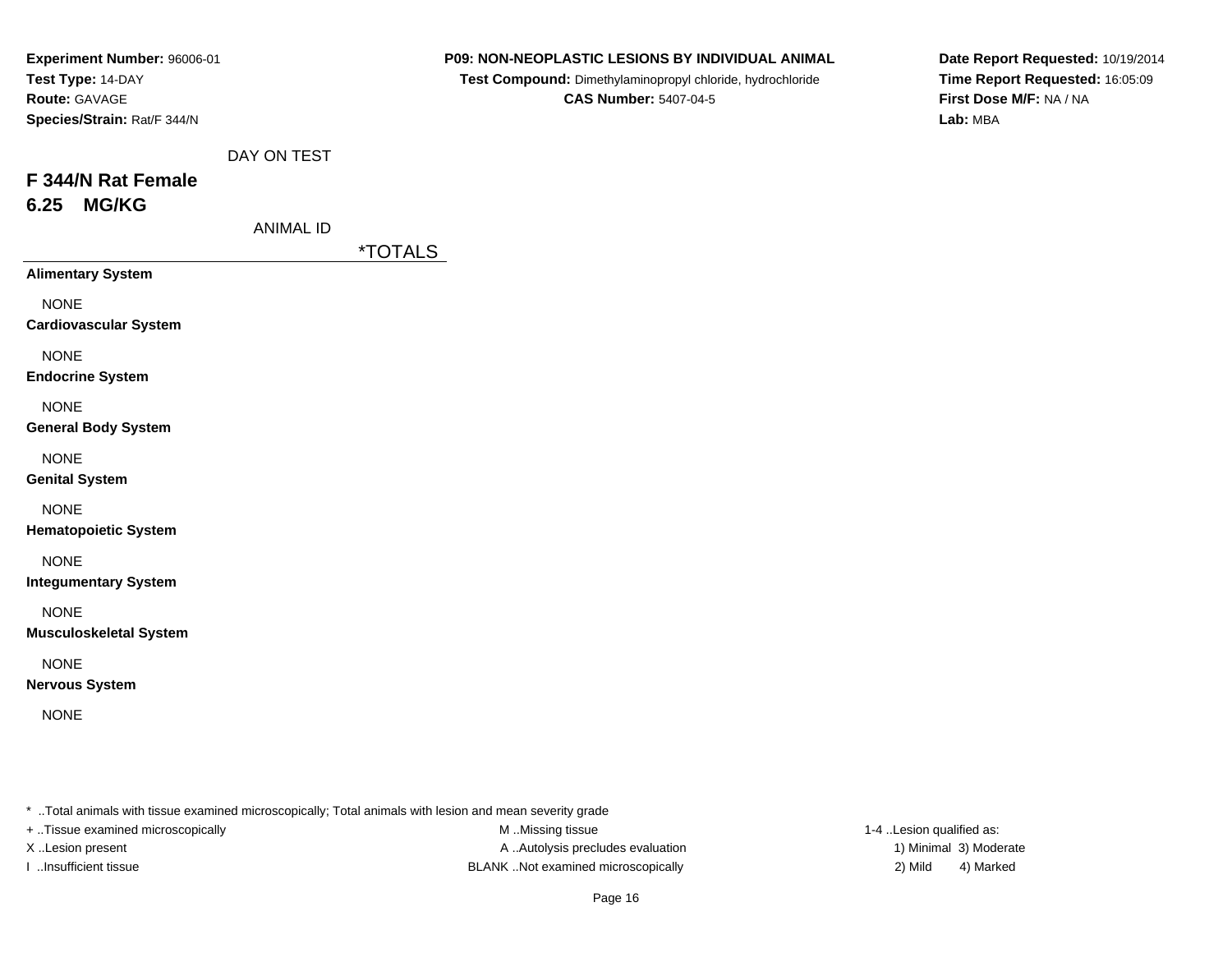| Experiment Number: 96006-01 |
|-----------------------------|
| Test Type: 14-DAY           |
| <b>Route: GAVAGE</b>        |
| Species/Strain: Rat/F 344/N |

**Test Compound:** Dimethylaminopropyl chloride, hydrochloride**CAS Number:** 5407-04-5

**Date Report Requested:** 10/19/2014**Time Report Requested:** 16:05:09**First Dose M/F:** NA / NA**Lab:** MBA

| DAY ON TEST |  |
|-------------|--|
|-------------|--|

# **F 344/N Rat Female6.25 MG/KG**

ANIMAL ID

\*TOTALS

**Respiratory System**

NONE

**Special Senses System**

NONE

**Urinary System**

NONE

\* ..Total animals with tissue examined microscopically; Total animals with lesion and mean severity grade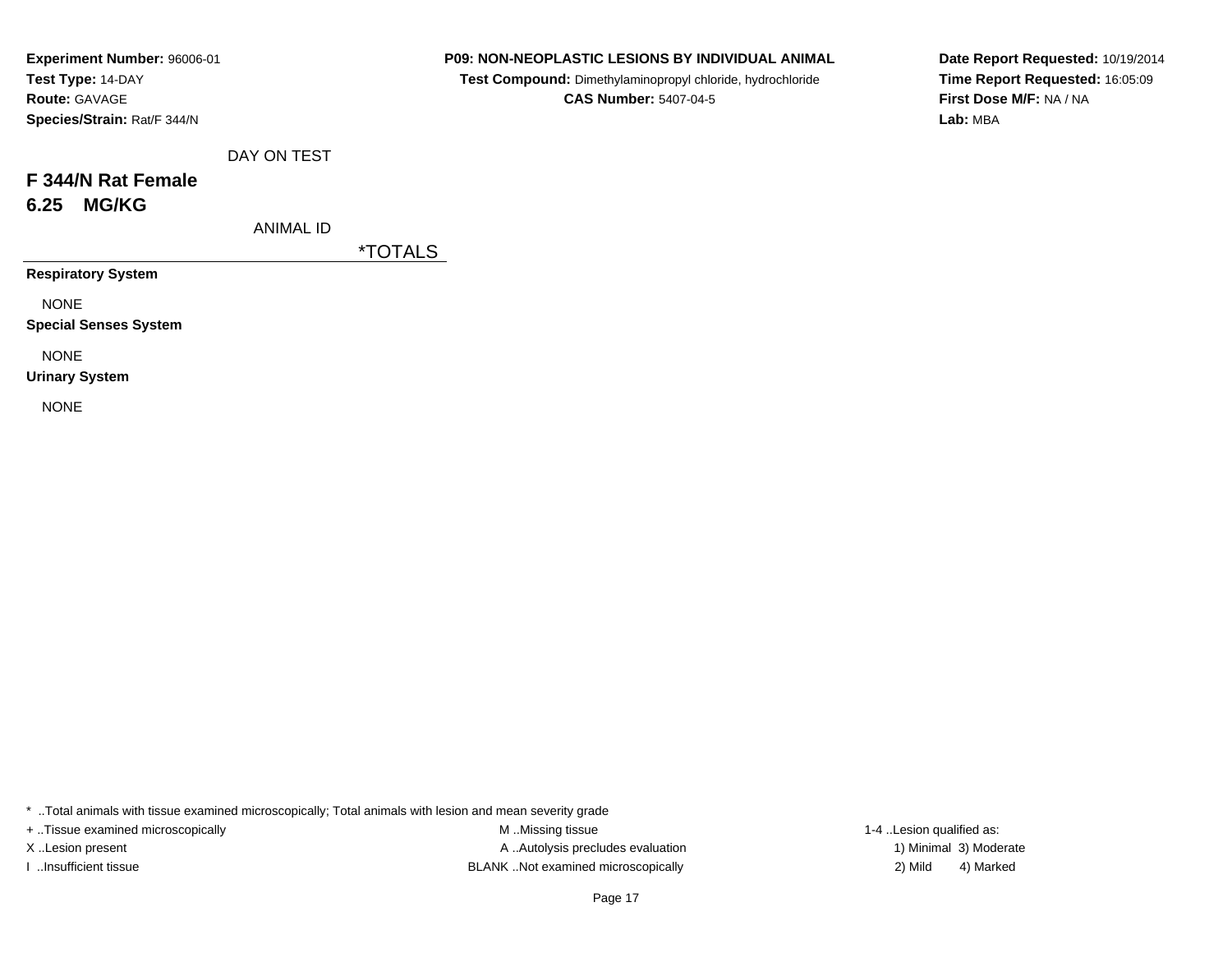### **P09: NON-NEOPLASTIC LESIONS BY INDIVIDUAL ANIMAL**

**Test Compound:** Dimethylaminopropyl chloride, hydrochloride

**CAS Number:** 5407-04-5

**Date Report Requested:** 10/19/2014**Time Report Requested:** 16:05:09**First Dose M/F:** NA / NA**Lab:** MBA

#### DAY ON TEST**F 344/N Rat Female12.5 MG/KG**ANIMAL ID*0 0 1 7* 0 0 0 4 1*0 0 1 7*0<br>0<br>0<br>4<br>2 *0 0 1 7* 0 0 0 4 3*0 0 1 7* 0 0 0 4 4*0 0 1 7* 0 00<br>4<br>5 5 \*TOTALS

**Alimentary System**

**NONE** 

**Cardiovascular System**

NONE

**Endocrine System**

NONE

**General Body System**

NONE

**Genital System**

NONE

**Hematopoietic System**

NONE

**Integumentary System**

NONE

**Musculoskeletal System**

NONE

**Nervous System**

NONE

\* ..Total animals with tissue examined microscopically; Total animals with lesion and mean severity grade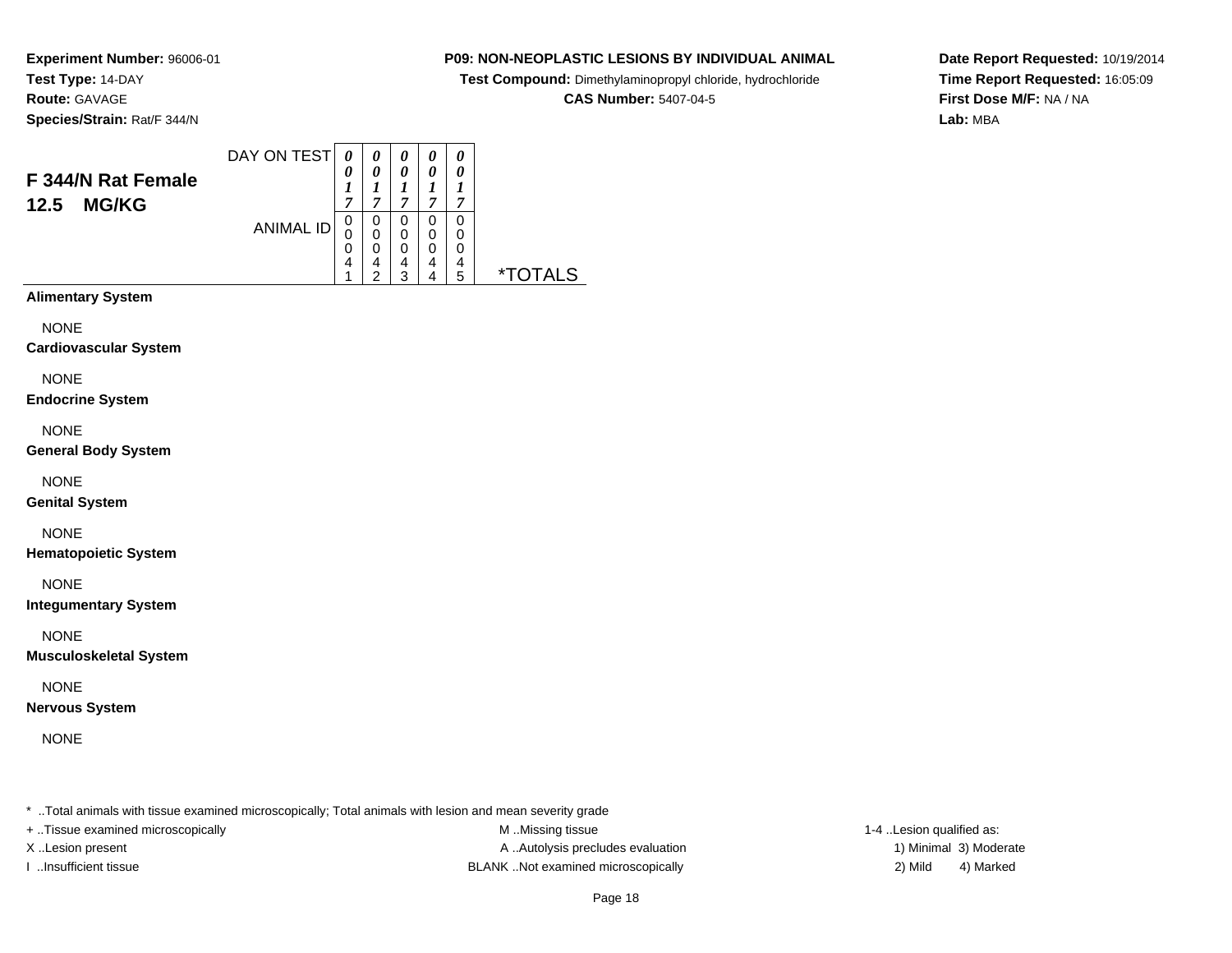### **P09: NON-NEOPLASTIC LESIONS BY INDIVIDUAL ANIMAL**

**Test Compound:** Dimethylaminopropyl chloride, hydrochloride

**CAS Number:** 5407-04-5

**Date Report Requested:** 10/19/2014**Time Report Requested:** 16:05:09**First Dose M/F:** NA / NA**Lab:** MBA

| <b>F 344/N Rat Female</b><br><b>MG/KG</b><br>12.5 | DAY ON TEST      | 0<br>0<br>1<br>7      | 0<br>0<br>ı<br>7                   | 0<br>0<br>7           | 0<br>0<br>⊥<br>7      | 0<br>0<br>7           |    |
|---------------------------------------------------|------------------|-----------------------|------------------------------------|-----------------------|-----------------------|-----------------------|----|
|                                                   | <b>ANIMAL ID</b> | 0<br>0<br>0<br>4<br>4 | 0<br>0<br>0<br>4<br>$\overline{2}$ | 0<br>0<br>0<br>4<br>3 | 0<br>0<br>0<br>4<br>4 | 0<br>0<br>0<br>4<br>5 | ∗⊤ |
| <b>Respiratory System</b>                         |                  |                       |                                    |                       |                       |                       |    |
| <b>NONE</b>                                       |                  |                       |                                    |                       |                       |                       |    |

### NONE

### **Special Senses System**

| Eve                                 |      |
|-------------------------------------|------|
| Inflammation, Chronic Active, Focal | -4.0 |
| <b>Urinary System</b>               |      |

NONE

\* ..Total animals with tissue examined microscopically; Total animals with lesion and mean severity grade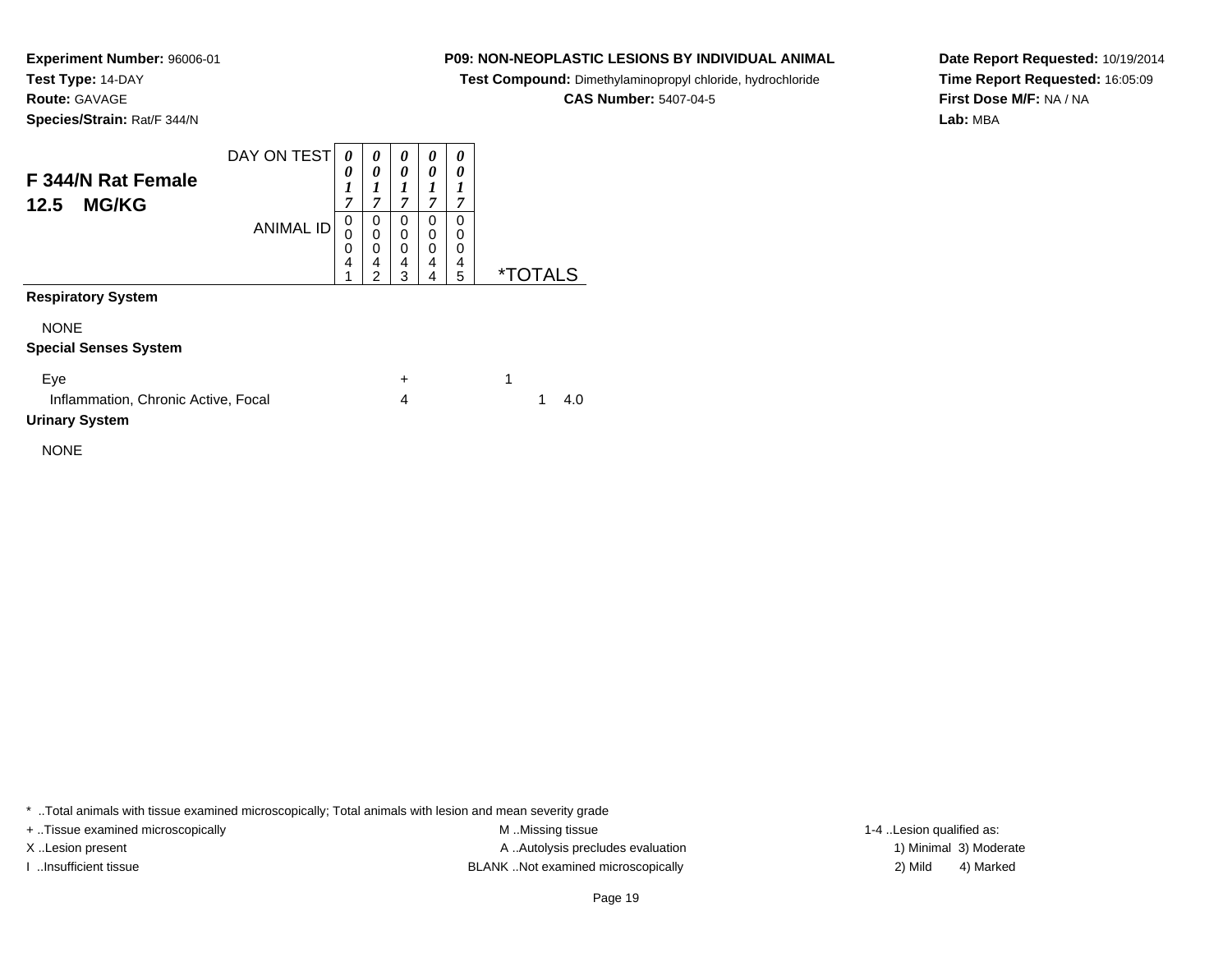## **P09: NON-NEOPLASTIC LESIONS BY INDIVIDUAL ANIMAL**

**Test Compound:** Dimethylaminopropyl chloride, hydrochloride

**CAS Number:** 5407-04-5

 $\overline{\phantom{0}}$ 

**Date Report Requested:** 10/19/2014**Time Report Requested:** 16:05:09**First Dose M/F:** NA / NA**Lab:** MBA

| F 344/N Rat Female<br>25 MG/KG                                                                     | DAY ON TEST      | 0<br>0<br>$\boldsymbol{l}$<br>$\overline{7}$ | 0<br>0<br>1<br>$\overline{7}$             | 0<br>0<br>1<br>$\overline{7}$ | 0<br>0<br>1<br>$\overline{7}$ | 0<br>$\pmb{\theta}$<br>1<br>$\boldsymbol{7}$ |                       |              |     |
|----------------------------------------------------------------------------------------------------|------------------|----------------------------------------------|-------------------------------------------|-------------------------------|-------------------------------|----------------------------------------------|-----------------------|--------------|-----|
|                                                                                                    | <b>ANIMAL ID</b> | $\mathsf 0$<br>$\Omega$<br>0<br>4<br>6       | $\mathbf 0$<br>0<br>$\mathbf 0$<br>4<br>7 | 0<br>0<br>0<br>4<br>8         | 0<br>0<br>0<br>4<br>9         | 0<br>0<br>0<br>5<br>0                        | <i><b>*TOTALS</b></i> |              |     |
| <b>Alimentary System</b>                                                                           |                  |                                              |                                           |                               |                               |                                              |                       |              |     |
| <b>NONE</b><br><b>Cardiovascular System</b>                                                        |                  |                                              |                                           |                               |                               |                                              |                       |              |     |
| <b>NONE</b><br><b>Endocrine System</b>                                                             |                  |                                              |                                           |                               |                               |                                              |                       |              |     |
| <b>NONE</b><br><b>General Body System</b>                                                          |                  |                                              |                                           |                               |                               |                                              |                       |              |     |
| <b>NONE</b><br><b>Genital System</b>                                                               |                  |                                              |                                           |                               |                               |                                              |                       |              |     |
| <b>Uterus</b><br>Hydrometra<br><b>Hematopoietic System</b>                                         |                  |                                              |                                           |                               |                               | +<br>3                                       | 1                     | $\mathbf{1}$ | 3.0 |
| <b>NONE</b><br><b>Integumentary System</b>                                                         |                  |                                              |                                           |                               |                               |                                              |                       |              |     |
| <b>NONE</b><br><b>Musculoskeletal System</b>                                                       |                  |                                              |                                           |                               |                               |                                              |                       |              |     |
| <b>NONE</b><br><b>Nervous System</b>                                                               |                  |                                              |                                           |                               |                               |                                              |                       |              |     |
|                                                                                                    |                  |                                              |                                           |                               |                               |                                              |                       |              |     |
| . Tatal and salah milik tigama amasala salas kang sagata dhin Tatal and salamah milik bagian ang d |                  |                                              |                                           |                               |                               |                                              |                       |              |     |

..Total animals with tissue examined microscopically; Total animals with lesion and mean severity grade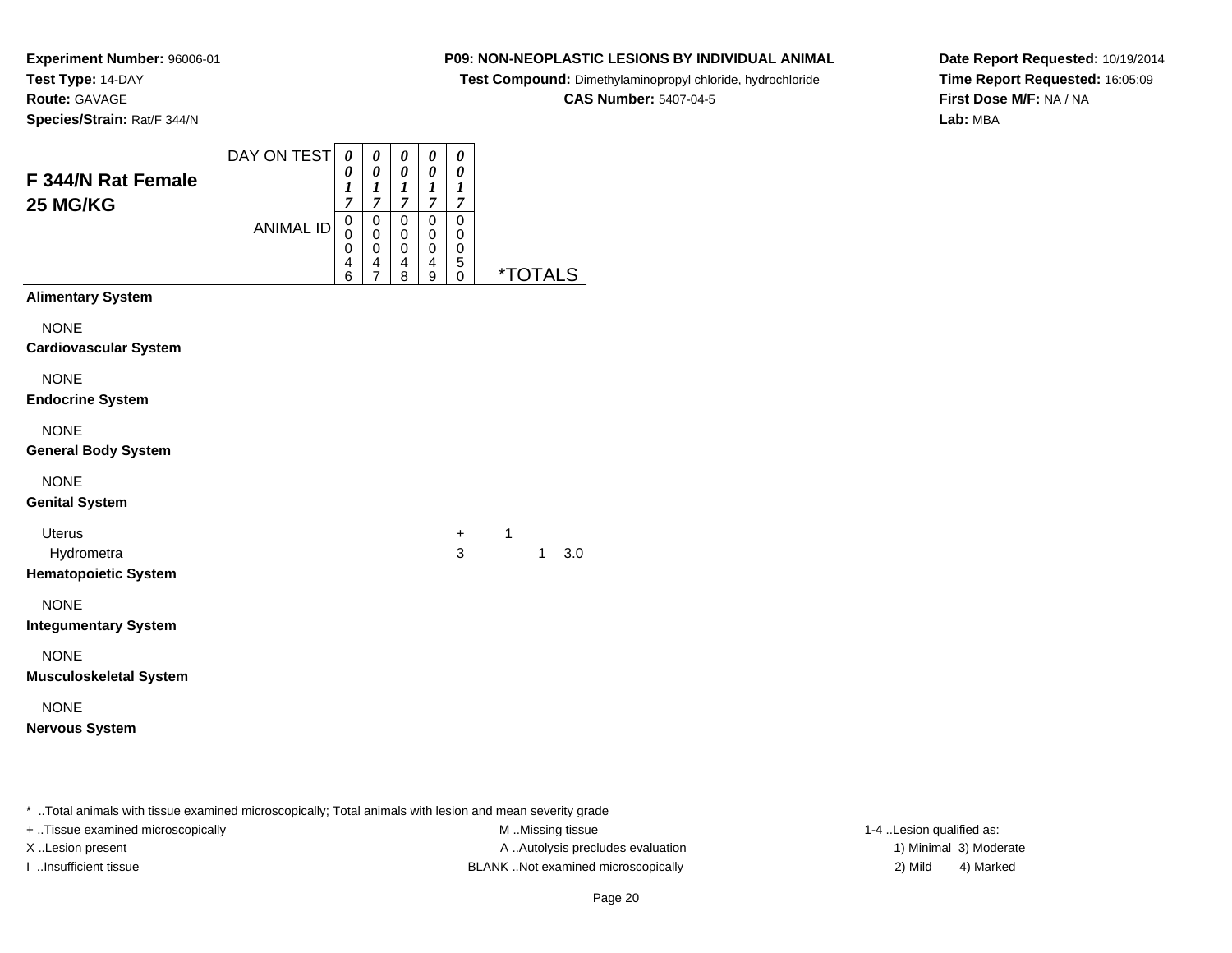### **P09: NON-NEOPLASTIC LESIONS BY INDIVIDUAL ANIMAL**

**Test Compound:** Dimethylaminopropyl chloride, hydrochloride

**CAS Number:** 5407-04-5

**Date Report Requested:** 10/19/2014**Time Report Requested:** 16:05:09**First Dose M/F:** NA / NA**Lab:** MBA

|                                | DAY ON TEST      |             |        | 0           | 0      | 0 |    |
|--------------------------------|------------------|-------------|--------|-------------|--------|---|----|
| F 344/N Rat Female<br>25 MG/KG |                  | 0<br>−      | 0<br>~ | 0<br>A      | 0<br>~ | ~ |    |
|                                | <b>ANIMAL ID</b> | 0<br>0<br>0 | 0      | 0<br>0<br>0 |        |   |    |
|                                |                  | 4<br>6      | 4      | 4<br>я      | 4      | 5 | ×. |

NONE

**Respiratory System**

NONE

**Special Senses System**

NONE

**Urinary System**

NONE

\* ..Total animals with tissue examined microscopically; Total animals with lesion and mean severity grade

+ ..Tissue examined microscopically examined microscopically examined as:  $M$  ..Missing tissue 1-4 ..Lesion qualified as:

X..Lesion present **A ..Autolysis precludes evaluation** A ..Autolysis precludes evaluation 1) Minimal 3) Moderate I ..Insufficient tissue BLANK ..Not examined microscopically 2) Mild 4) Marked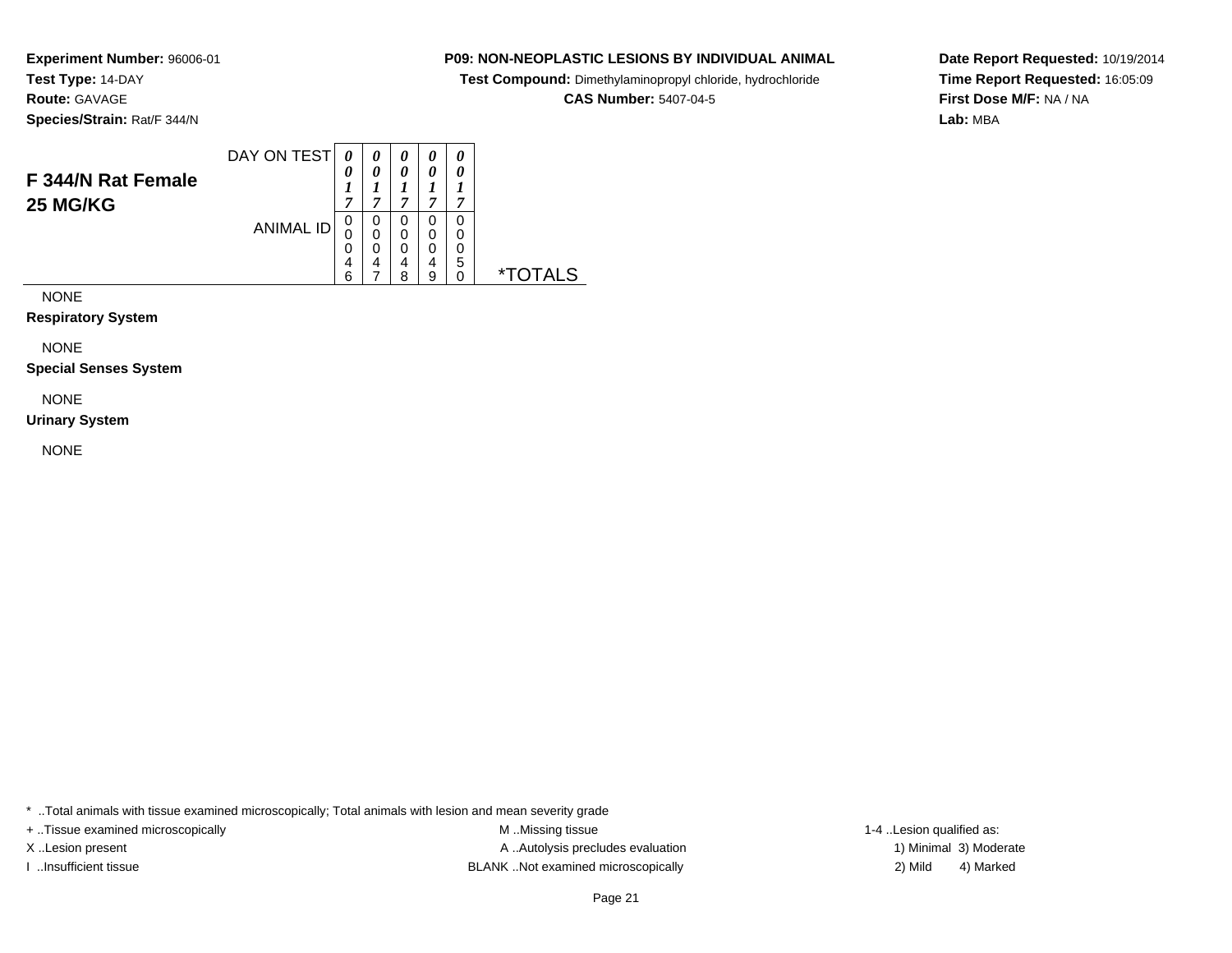| Experiment Number: 96006-01                  |                  | P09: NON-NEOPLASTIC LESIONS BY INDIVIDUAL ANIMAL                                                                                                                                                                              | Date Report Requested: 10/19/2014   |
|----------------------------------------------|------------------|-------------------------------------------------------------------------------------------------------------------------------------------------------------------------------------------------------------------------------|-------------------------------------|
| Test Type: 14-DAY                            |                  | Test Compound: Dimethylaminopropyl chloride, hydrochloride                                                                                                                                                                    | Time Report Requested: 16:05:09     |
| Route: GAVAGE<br>Species/Strain: Rat/F 344/N |                  | <b>CAS Number: 5407-04-5</b>                                                                                                                                                                                                  | First Dose M/F: NA / NA<br>Lab: MBA |
|                                              |                  |                                                                                                                                                                                                                               |                                     |
|                                              | DAY ON TEST      |                                                                                                                                                                                                                               |                                     |
| F 344/N Rat Female                           |                  |                                                                                                                                                                                                                               |                                     |
| <b>50 MG/KG</b>                              |                  |                                                                                                                                                                                                                               |                                     |
|                                              | <b>ANIMAL ID</b> |                                                                                                                                                                                                                               |                                     |
|                                              |                  | <i><b>*TOTALS</b></i>                                                                                                                                                                                                         |                                     |
| <b>Alimentary System</b>                     |                  |                                                                                                                                                                                                                               |                                     |
| <b>NONE</b>                                  |                  |                                                                                                                                                                                                                               |                                     |
| <b>Cardiovascular System</b>                 |                  |                                                                                                                                                                                                                               |                                     |
| <b>NONE</b>                                  |                  |                                                                                                                                                                                                                               |                                     |
| <b>Endocrine System</b>                      |                  |                                                                                                                                                                                                                               |                                     |
| <b>NONE</b>                                  |                  |                                                                                                                                                                                                                               |                                     |
| <b>General Body System</b>                   |                  |                                                                                                                                                                                                                               |                                     |
| <b>NONE</b>                                  |                  |                                                                                                                                                                                                                               |                                     |
| <b>Genital System</b>                        |                  |                                                                                                                                                                                                                               |                                     |
|                                              |                  |                                                                                                                                                                                                                               |                                     |
| <b>NONE</b><br><b>Hematopoietic System</b>   |                  |                                                                                                                                                                                                                               |                                     |
|                                              |                  |                                                                                                                                                                                                                               |                                     |
| <b>NONE</b>                                  |                  |                                                                                                                                                                                                                               |                                     |
| <b>Integumentary System</b>                  |                  |                                                                                                                                                                                                                               |                                     |
| <b>NONE</b>                                  |                  |                                                                                                                                                                                                                               |                                     |
| <b>Musculoskeletal System</b>                |                  |                                                                                                                                                                                                                               |                                     |
| <b>NONE</b>                                  |                  |                                                                                                                                                                                                                               |                                     |
| <b>Nervous System</b>                        |                  |                                                                                                                                                                                                                               |                                     |
| <b>NONE</b>                                  |                  |                                                                                                                                                                                                                               |                                     |
|                                              |                  |                                                                                                                                                                                                                               |                                     |
|                                              |                  |                                                                                                                                                                                                                               |                                     |
|                                              |                  |                                                                                                                                                                                                                               |                                     |
|                                              |                  | . The contract contract of the contract of the contract of the state of the contract of the contract of the contract of the contract of the contract of the contract of the contract of the contract of the contract of the c |                                     |

+ ..Tissue examined microscopically

M ..Missing tissue X..Lesion present **A ..Autolysis precludes evaluation** A ..Autolysis precludes evaluation 1) Minimal 3) Moderate I ..Insufficient tissue BLANK ..Not examined microscopically 2) Mild 4) Marked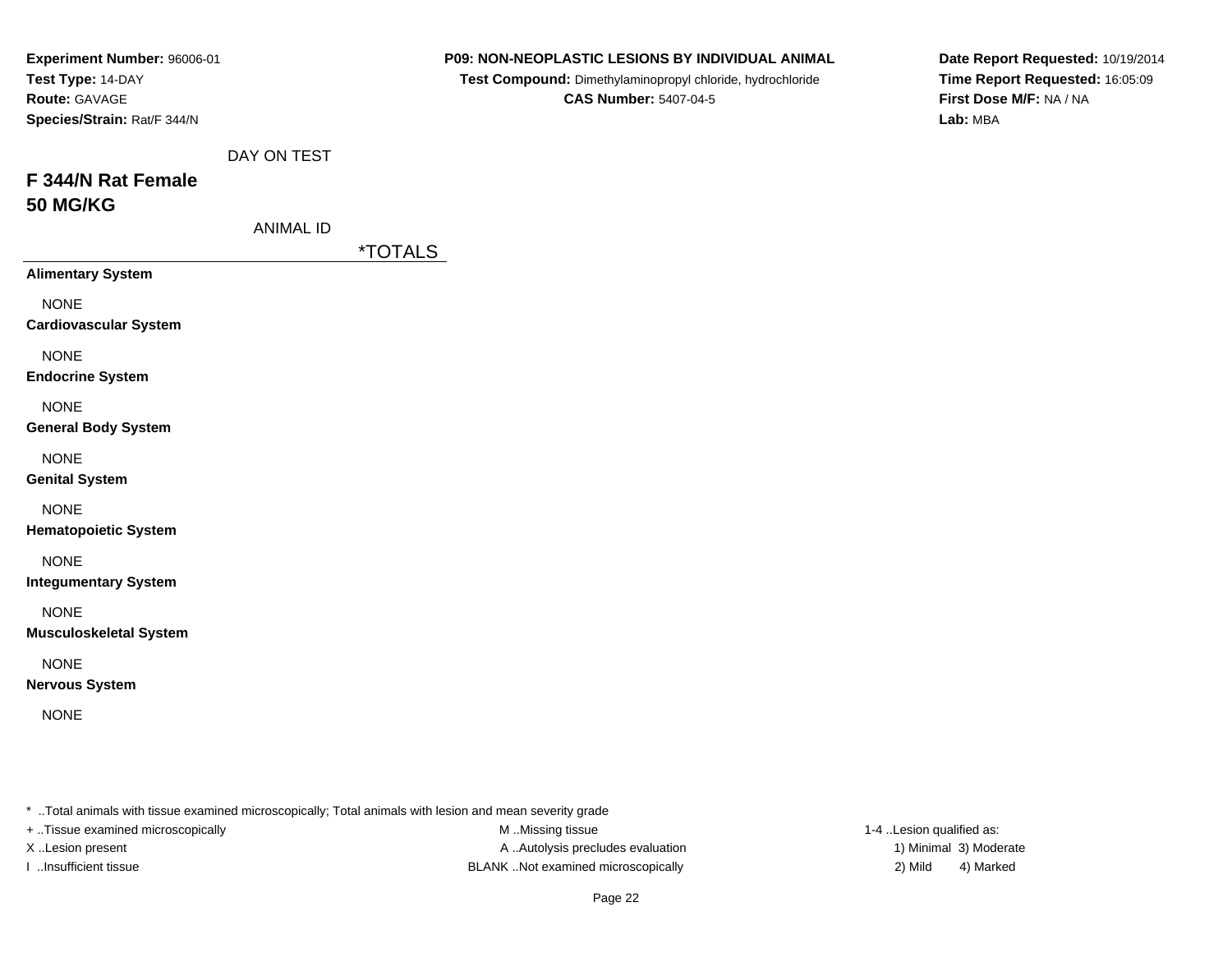| Experiment Number: 96006-01 |
|-----------------------------|
| Test Type: 14-DAY           |
| <b>Route: GAVAGE</b>        |
| Species/Strain: Rat/F 344/N |

**Test Compound:** Dimethylaminopropyl chloride, hydrochloride**CAS Number:** 5407-04-5

**Date Report Requested:** 10/19/2014**Time Report Requested:** 16:05:10**First Dose M/F:** NA / NA**Lab:** MBA

| $\overline{a}$ | $\overline{\phantom{a}}$ |  |  |
|----------------|--------------------------|--|--|

# **F 344/N Rat Female50 MG/KG**

ANIMAL ID

DAY ON TEST

\*TOTALS

**Respiratory System**

NONE

**Special Senses System**

NONE

**Urinary System**

NONE

\* ..Total animals with tissue examined microscopically; Total animals with lesion and mean severity grade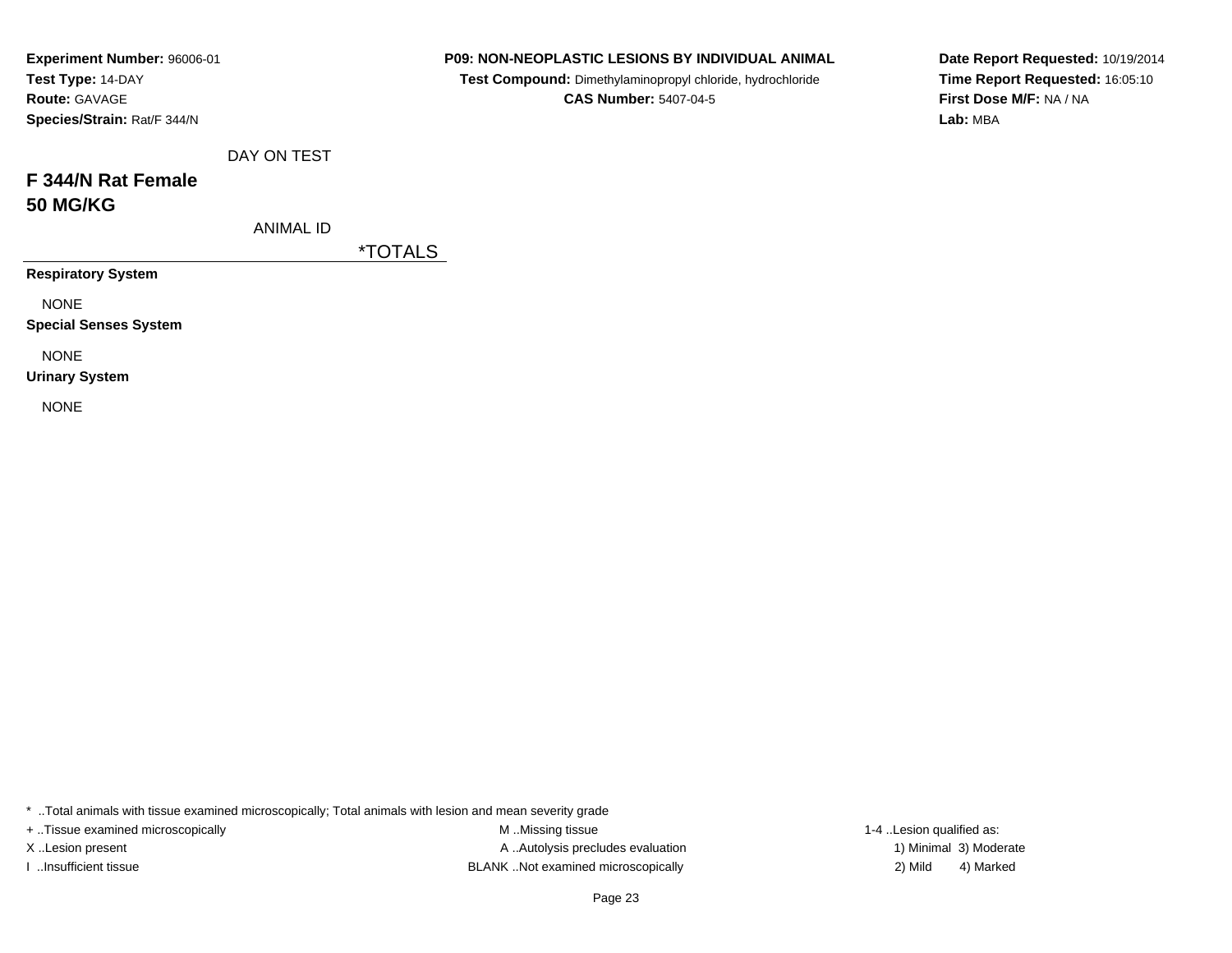| Experiment Number: 96006-01                  |                  |                       | P09: NON-NEOPLASTIC LESIONS BY INDIVIDUAL ANIMAL           | Date Report Requested: 10/19/2014   |
|----------------------------------------------|------------------|-----------------------|------------------------------------------------------------|-------------------------------------|
| Test Type: 14-DAY                            |                  |                       | Test Compound: Dimethylaminopropyl chloride, hydrochloride | Time Report Requested: 16:05:10     |
| Route: GAVAGE<br>Species/Strain: Rat/F 344/N |                  |                       | <b>CAS Number: 5407-04-5</b>                               | First Dose M/F: NA / NA<br>Lab: MBA |
|                                              |                  |                       |                                                            |                                     |
|                                              | DAY ON TEST      |                       |                                                            |                                     |
| F 344/N Rat Female                           |                  |                       |                                                            |                                     |
| <b>MG/KG</b><br>100                          |                  |                       |                                                            |                                     |
|                                              | <b>ANIMAL ID</b> |                       |                                                            |                                     |
|                                              |                  | <i><b>*TOTALS</b></i> |                                                            |                                     |
| <b>Alimentary System</b>                     |                  |                       |                                                            |                                     |
| <b>NONE</b>                                  |                  |                       |                                                            |                                     |
| <b>Cardiovascular System</b>                 |                  |                       |                                                            |                                     |
| <b>NONE</b>                                  |                  |                       |                                                            |                                     |
| <b>Endocrine System</b>                      |                  |                       |                                                            |                                     |
| <b>NONE</b>                                  |                  |                       |                                                            |                                     |
| <b>General Body System</b>                   |                  |                       |                                                            |                                     |
| <b>NONE</b>                                  |                  |                       |                                                            |                                     |
| <b>Genital System</b>                        |                  |                       |                                                            |                                     |
| <b>NONE</b>                                  |                  |                       |                                                            |                                     |
| <b>Hematopoietic System</b>                  |                  |                       |                                                            |                                     |
| <b>NONE</b>                                  |                  |                       |                                                            |                                     |
| <b>Integumentary System</b>                  |                  |                       |                                                            |                                     |
| <b>NONE</b>                                  |                  |                       |                                                            |                                     |
| <b>Musculoskeletal System</b>                |                  |                       |                                                            |                                     |
| <b>NONE</b>                                  |                  |                       |                                                            |                                     |
| <b>Nervous System</b>                        |                  |                       |                                                            |                                     |
| <b>NONE</b>                                  |                  |                       |                                                            |                                     |
|                                              |                  |                       |                                                            |                                     |
|                                              |                  |                       |                                                            |                                     |
|                                              |                  |                       |                                                            |                                     |
|                                              |                  |                       |                                                            |                                     |

+ ..Tissue examined microscopically

M ..Missing tissue X..Lesion present **A ..Autolysis precludes evaluation** A ..Autolysis precludes evaluation 1) Minimal 3) Moderate I ..Insufficient tissue BLANK ..Not examined microscopically 2) Mild 4) Marked